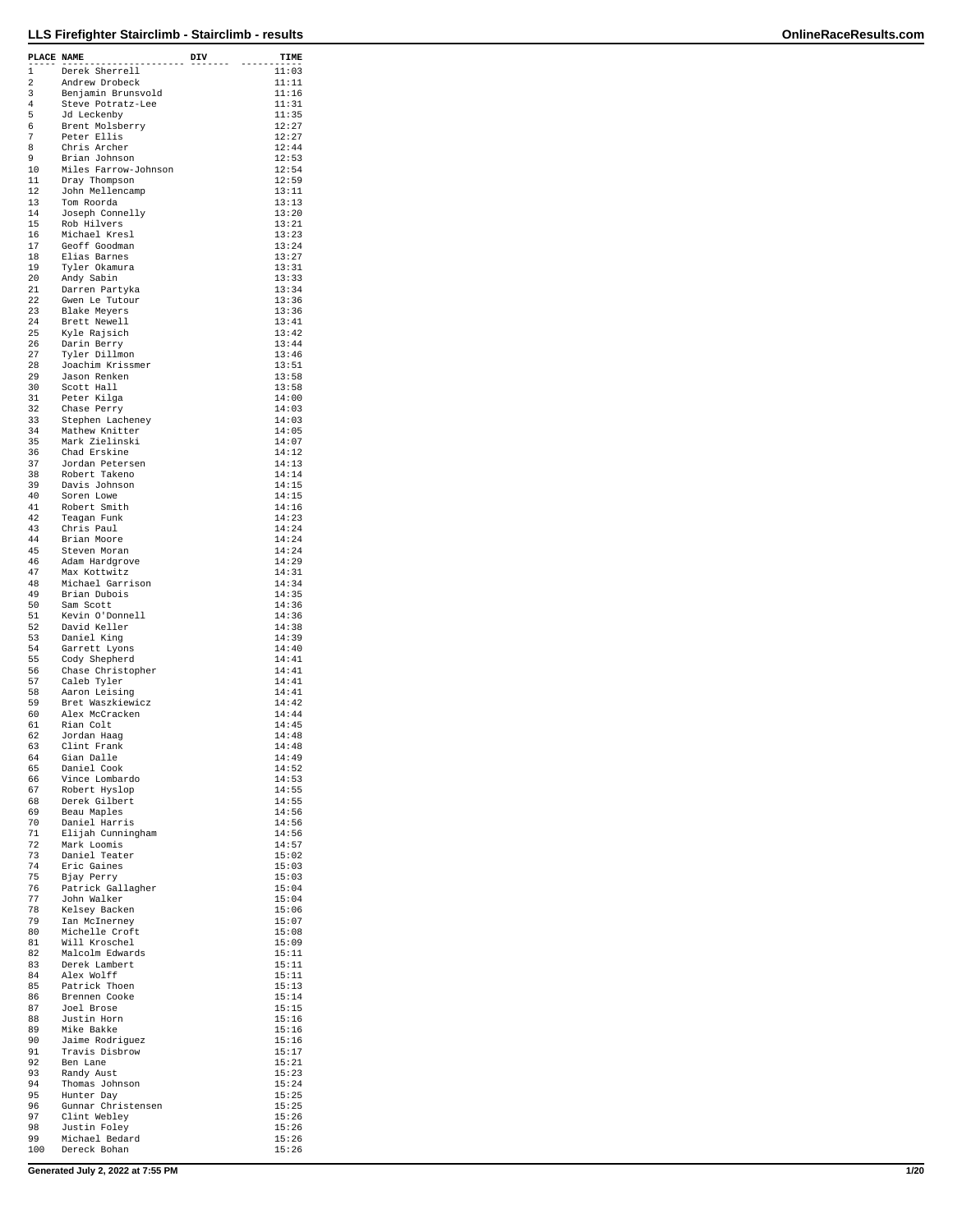| PLACE NAME |                                     | DIV | TIME           |
|------------|-------------------------------------|-----|----------------|
| 101        | -----------<br>Tyler Compton        |     | 15:27          |
| 102        | Michael Maginn                      |     | 15:29          |
| 103<br>104 | Jordan Kunz<br>Sean Mazza           |     | 15:30<br>15:30 |
| 105        | Nick Piccono                        |     | 15:30          |
| 106        | Jon Hernandez                       |     | 15:30          |
| 107<br>108 | Parker Vaculik<br>David Stonich     |     | 15:31<br>15:32 |
| 109        | Brandon Ray                         |     | 15:34          |
| 110        | Joe Miller                          |     | 15:34<br>15:34 |
| 111<br>112 | Jason Stearns<br>Kyle Jameson       |     | 15:34          |
| 113        | Sam Owen                            |     | 15:34          |
| 114<br>115 | Jeff Bowden<br>Alex Avramenko       |     | 15:35<br>15:35 |
| 116        | Unknown Unknown                     |     | 15:36          |
| 117        | Kyle Frenzel                        |     | 15:39          |
| 118<br>119 | Luis Mota<br>Robert Hays            |     | 15:41<br>15:41 |
| 120        | Eric Spickler                       |     | 15:44          |
| 121        | Dillon Cook                         |     | 15:44          |
| 122<br>123 | Adam Thalhofer<br>Joey Pierotti     |     | 15:45<br>15:45 |
| 124        | James Otteman                       |     | 15:47          |
| 125        | Adam Griffin                        |     | 15:49          |
| 126<br>127 | Dan Peterson<br>Tyler Gustafson     |     | 15:50<br>15:51 |
| 128        | Jeff Umemoto                        |     | 15:53          |
| 129<br>130 | Jack Murrin<br>Rob Townsend         |     | 15:54<br>15:55 |
| 131        | Joe Kociemba                        |     | 15:55          |
| 132        | Kavi Taraka                         |     | 15:56          |
| 133<br>134 | Jeffrey Shideman<br>Taylor Kreutz   |     | 15:56<br>15:57 |
| 135        | Hunter Hedequist                    |     | 15:58          |
| 136        | Britian Whitley                     |     | 15:59          |
| 137<br>138 | Alexander Richard<br>Maxwell Weaver |     | 15:59<br>16:02 |
| 139        | Unknown Unknown                     |     | 16:02          |
| 140        | Andy Johnson                        |     | 16:02          |
| 141<br>142 | Joshua Smith<br>Benjamin Thomas     |     | 16:04<br>16:04 |
| 143        | Colton Ferguson                     |     | 16:05          |
| 144        | Joseph Lunghofer                    |     | 16:06          |
| 145<br>146 | Anthony Spada<br>Joey Sawyer        |     | 16:09<br>16:10 |
| 147        | Trent Morgan                        |     | 16:11          |
| 148        | Kennedy Zaragoza                    |     | 16:11          |
| 149<br>150 | Andrew Aamodt<br>Peter Emery        |     | 16:12<br>16:13 |
| 151        | Jeff Gillies                        |     | 16:13          |
| 152<br>153 | Derek Richert<br>Zachary Goodsell   |     | 16:14<br>16:15 |
| 154        | Greg Rehn                           |     | 16:15          |
| 155        | Ryan MacKey                         |     | 16:15          |
| 156<br>157 | Ashley Lewis<br>Adrianne McKenzie   |     | 16:16<br>16:18 |
| 158        | Brian Roberts                       |     | 16:18          |
| 159        | Sam Harvey                          |     | 16:19          |
| 160<br>161 | Carl Henkel<br>Jonathan Miller      |     | 16:20<br>16:21 |
| 162        | Jim Kindness                        |     | 16:21          |
| 163        | Rory Rexroad                        |     | 16:21          |
| 164<br>165 | Ian Brusseau<br>Matthew Langbehn    |     | 16:21<br>16:22 |
| 166        | Greg Clark                          |     | 16:22          |
| 167<br>168 | Alex Keith                          |     | 16:23<br>16:23 |
| 169        | Alec Bray<br>Cody Baker             |     | 16:24          |
| 170        | Reggie Heiser                       |     | 16:24          |
| 171<br>172 | Reichle Erchinger<br>Riley Anderson |     | 16:25<br>16:25 |
| 173        | Scott Davis                         |     | 16:25          |
| 174<br>175 | Casey Novak                         |     | 16:26<br>16:27 |
| 176        | Richard Smith<br>Nick Kramer        |     | 16:29          |
| 177        | Ryan Simpson                        |     | 16:30          |
| 178<br>179 | Chris Pironti<br>Joel Baker         |     | 16:30<br>16:30 |
| 180        | Chad Maney                          |     | 16:30          |
| 181        | Leo Mercer                          |     | 16:30          |
| 182<br>183 | Cody Anderson<br>Scott Gammill      |     | 16:31<br>16:32 |
| 184        | David Moodie                        |     | 16:32          |
| 185        | Sean Fortune                        |     | 16:33          |
| 186<br>187 | Nathaniel Prigmore<br>Lucas Slavens |     | 16:33<br>16:34 |
| 188        | Tobey Stevenson                     |     | 16:34          |
| 189<br>190 | Dane Oldham                         |     | 16:35<br>16:35 |
| 191        | Kerry Doran<br>Adam Jackson         |     | 16:35          |
| 192        | Matthew McDowell                    |     | 16:35          |
| 193<br>194 | Daniel Vaninger<br>Kevin Comstock   |     | 16:35<br>16:36 |
| 195        | Derek Guenther                      |     | 16:37          |
| 196        | Hayden Love                         |     | 16:38          |
| 197<br>198 | Gavin Burnett<br>Nico Mauricci      |     | 16:38<br>16:38 |
| 199        | Miguel Sandoval                     |     | 16:38          |
| 200        | Frank Harwood                       |     | 16:39          |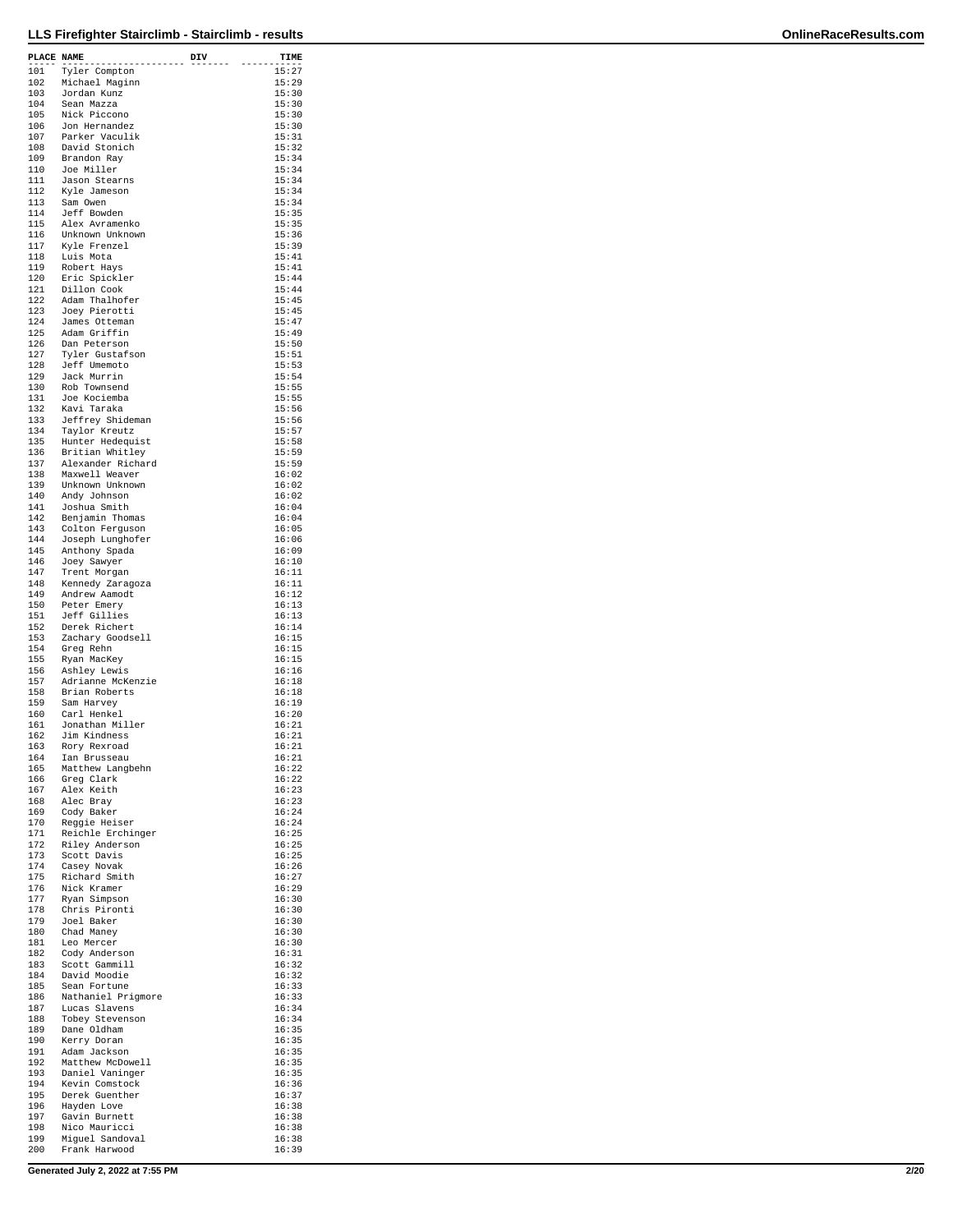| PLACE NAME |                                  |     | TIME           |
|------------|----------------------------------|-----|----------------|
|            | -------------                    | DIV |                |
| 201        | Brett Speedy                     |     | 16:39          |
| 202        | Arya Mansourzadeh                |     | 16:39          |
| 203        | Kyle Nelson                      |     | 16:39          |
| 204        | Mark Mellein                     |     | 16:40          |
| 205<br>206 | Joel Simmons<br>Jacob Cowan      |     | 16:40<br>16:42 |
| 207        | Clayton Peterson                 |     | 16:43          |
| 208        | Nick Zambryski                   |     | 16:43          |
| 209        | Jeffrey Steele                   |     | 16:43          |
| 210        | Jared Hopper                     |     | 16:43          |
| 211        | Jesse Stone                      |     | 16:44          |
| 212        | Lukas Crippen                    |     | 16:46          |
| 213        | Brian Hobday                     |     | 16:46          |
| 214        | Jack Burr                        |     | 16:46          |
| 215        | Daniel Baker                     |     | 16:46          |
| 216        | Joey Werlech                     |     | 16:47          |
| 217        | Zachary Hutton                   |     | 16:48          |
| 218        | Adam Ducomb                      |     | 16:48          |
| 219        | Dham Khalsa                      |     | 16:48          |
| 220<br>221 | Austin Sharp<br>Nic Rilett       |     | 16:48<br>16:48 |
| 222        | Hugo Cerda                       |     | 16:50          |
| 223        | Travis Cik                       |     | 16:50          |
| 224        | Matthew Fink                     |     | 16:52          |
| 225        | Malcolm Malone                   |     | 16:52          |
| 226        | Zach Wallace                     |     | 16:52          |
| 227        | Adriel Martinez                  |     | 16:52          |
| 228        | Fredrick Hector                  |     | 16:54          |
| 229        | Unknown Unknown                  |     | 16:55          |
| 230        | Josh Kamrath                     |     | 16:56          |
| 231        | John Craig                       |     | 16:57          |
| 232        | Tyler Samlowski                  |     | 16:57          |
| 233        | Gabriel Boileau                  |     | 16:58          |
| 234        | Brian Davidson                   |     | 16:59          |
| 235        | Nathan Schweiger                 |     | 16:59          |
| 236<br>237 | Brett Case                       |     | 17:00          |
| 238        | Sean Marvin                      |     | 17:00<br>17:00 |
| 239        | Jake Palmer<br>Brad Huffman      |     | 17:00          |
| 240        | Tyler Parnell                    |     | 17:01          |
| 241        | Kent Risher                      |     | 17:01          |
| 242        | Derek Hutchison                  |     | 17:02          |
| 243        | Matt Jefferson                   |     | 17:03          |
| 244        | Billy Turner                     |     | 17:03          |
| 245        | Jon Peterson                     |     | 17:03          |
| 246        | James Faiman                     |     | 17:03          |
| 247        | Colton Sackman                   |     | 17:04          |
| 248        | David Rich                       |     | 17:04          |
| 249        | Dillon Delahunt                  |     | 17:05          |
| 250        | Chad Baeskens                    |     | 17:05          |
| 251<br>252 | Matthew Fonda<br>Zach Slamon     |     | 17:06<br>17:07 |
| 253        | Andy Cook                        |     | 17:07          |
| 254        | Nick Pagen                       |     | 17:07          |
| 255        | Samuel Dickson                   |     | 17:08          |
| 256        | Theodore Christensen             |     | 17:09          |
| 257        | Chad Matchell                    |     | 17:09          |
| 258        | Jesse Ayotte                     |     | 17:10          |
| 259        | Josh Foley                       |     | 17:11          |
| 260        | Greg Mau                         |     | 17:11          |
| 261        | Peter Devore                     |     | 17:11          |
| 262        | Kyle Nayfield                    |     | 17:11          |
| 263<br>264 | Harrison Long<br>William Spruill |     | 17:11<br>17:12 |
| 265        | Allo Pucci                       |     | 17:12          |
| 266        | Joseph Paterniti                 |     | 17:12          |
| 267        | Brian Smillie                    |     | 17:12          |
| 268        | Makenzie Snyder                  |     | 17:12          |
| 269        | Jake Johnston                    |     | 17:13          |
| 270        | Bryan Fredrickson                |     | 17:13          |
| 271        | Bryce MacLennan                  |     | 17:14          |
| 272        | Seth Albright                    |     | 17:14          |
| 273        | Sean Arrington                   |     | 17:14          |
| 274<br>275 | Rene MacIas<br>Graham Lasee      |     | 17:14<br>17:14 |
| 276        | Brandon Hawkins                  |     | 17:15          |
| 277        | Robin Ace-Maki                   |     | 17:15          |
| 278        | Jason Sawyer                     |     | 17:16          |
| 279        | Joey Drolet                      |     | 17:16          |
| 280        | Nathan Nazaroff                  |     | 17:16          |
| 281        | James Harsh                      |     | 17:17          |
| 282        | Anthony Slagle                   |     | 17:17          |
| 283        | Wes Granath                      |     | 17:17          |
| 284        | Jason konieczka                  |     | 17:17          |
| 285        | Travis Schade                    |     | 17:18          |
| 286        | Emily Snodgrass                  |     | 17:18<br>17:18 |
| 287<br>288 | Taylor McCool<br>Hannah Dillard  |     | 17:19          |
| 289        | Joseph Proszowski                |     | 17:19          |
| 290        | Brandon Howard                   |     | 17:20          |
| 291        | Brad Fritzke                     |     | 17:20          |
| 292        | Devin Pashby                     |     | 17:20          |
| 293        | Jesse Fitzpatrick                |     | 17:20          |
| 294        | Jared Whitney                    |     | 17:21          |
| 295        | Jonathan Voos                    |     | 17:21          |
| 296        | Keelin Pattillo                  |     | 17:21          |
| 297        | Steven Rierson                   |     | 17:22          |
| 298        | Kody Keaton                      |     | 17:23          |
| 299<br>300 | Kyle Miller<br>Jesse Gonzalez    |     | 17:24<br>17:24 |
|            |                                  |     |                |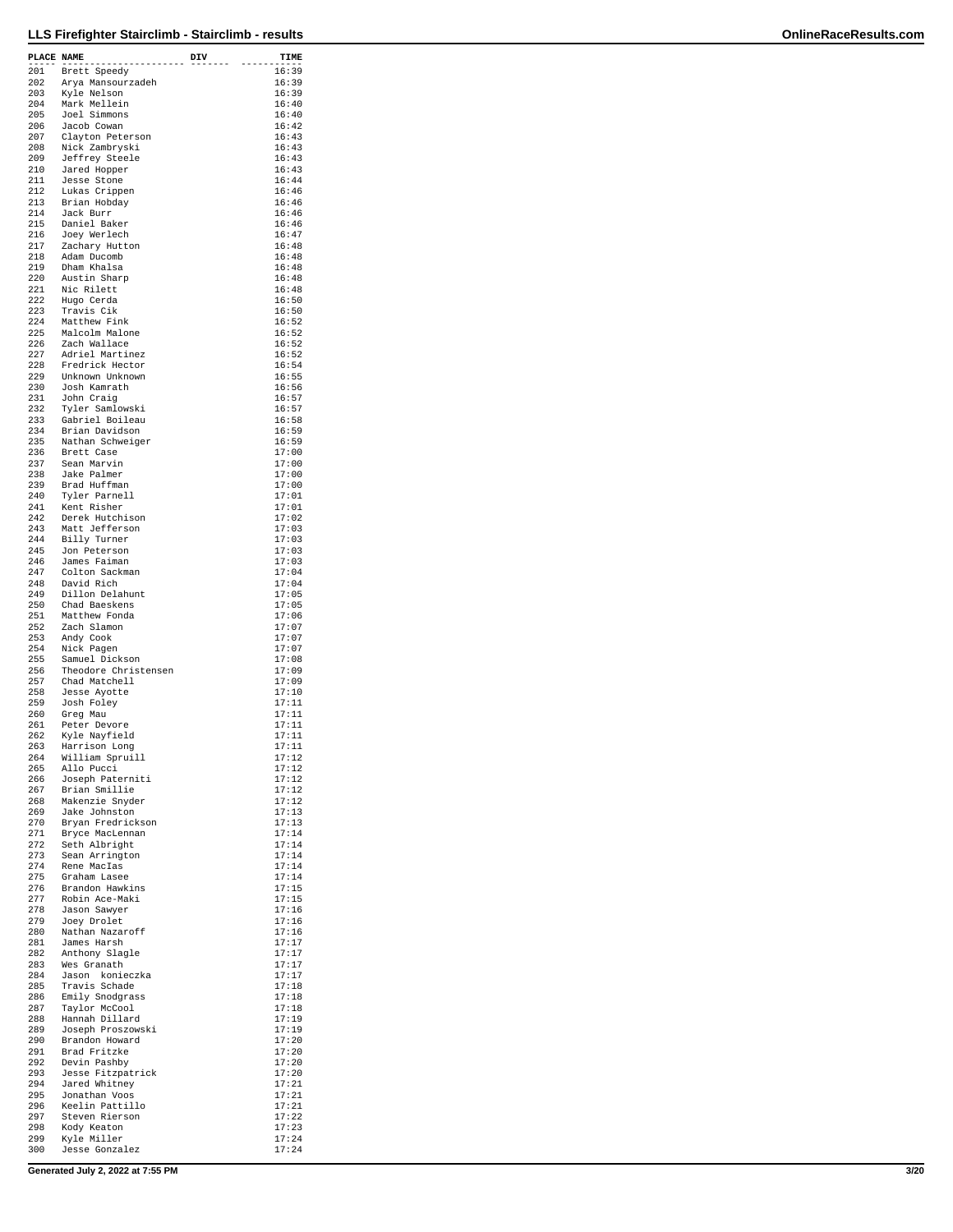| PLACE NAME |                                       | DIV | TIME           |
|------------|---------------------------------------|-----|----------------|
| 301        | ----------<br>Jim Girt                |     | 17:24          |
| 302        | Brian Hughes                          |     | 17:24          |
| 303        | Zach Cain                             |     | 17:25          |
| 304        | Connor Robinson                       |     | 17:28          |
| 305        | Emily Garlough                        |     | 17:29          |
| 306<br>307 | Will Elmquist                         |     | 17:29          |
| 308        | Trystan Daniels<br>Ryan Starling      |     | 17:30<br>17:31 |
| 309        | Charles Leifer                        |     | 17:32          |
| 310        | Cody Turcotte                         |     | 17:32          |
| 311        | Adam Bloom                            |     | 17:32          |
| 312        | Chris Knapp                           |     | 17:32          |
| 313        | Josh Tyler                            |     | 17:33          |
| 314<br>315 | Ryan Shervanick<br>Brandon Kuykendall |     | 17:33<br>17:34 |
| 316        | Scott Greenwood                       |     | 17:35          |
| 317        | Henry Evans                           |     | 17:35          |
| 318        | Shaun Brigdon                         |     | 17:35          |
| 319        | Garrett Wyman                         |     | 17:36          |
| 320<br>321 | Mark Flores<br>Mitchell Marcuson      |     | 17:36<br>17:36 |
| 322        | Kevin Bebb                            |     | 17:36          |
| 323        | Tyger Kime                            |     | 17:36          |
| 324        | Benjamin Steele                       |     | 17:38          |
| 325        | Noah Skartvedt                        |     | 17:38          |
| 326<br>327 | Mickey Cotter<br>Leif Albertson       |     | 17:38<br>17:38 |
| 328        | Tyler Carson                          |     | 17:40          |
| 329        | Ty Donahue                            |     | 17:40          |
| 330        | Tom Himmelrich                        |     | 17:40          |
| 331        | Josh Wilbur                           |     | 17:40          |
| 332<br>333 | Michael Dean<br>Adam Lent             |     | 17:41<br>17:41 |
| 334        | Braxton Baker                         |     | 17:41          |
| 335        | Benjamin Garretson                    |     | 17:42          |
| 336        | Mason Osborn                          |     | 17:42          |
| 337        | Rick Stevens                          |     | 17:42          |
| 338        | Matthew Sweeny                        |     | 17:43          |
| 339<br>340 | Matthew Merritt<br>Nicholas Adsero    |     | 17:43<br>17:43 |
| 341        | Dustin Johnson                        |     | 17:43          |
| 342        | Bryce Wible                           |     | 17:44          |
| 343        | Jp Sokolowski                         |     | 17:45          |
| 344        | Dustin Michaelis                      |     | 17:45          |
| 345<br>346 | Mike Mann<br>Paul Tarabochia          |     | 17:46<br>17:47 |
| 347        | Kasey Hochmuht                        |     | 17:48          |
| 348        | Luis Cruz                             |     | 17:49          |
| 349        | Adam Perron                           |     | 17:50          |
| 350        | Jonathan Castillo                     |     | 17:51          |
| 351<br>352 | Nicolas Otasu<br>Eric Estes           |     | 17:51<br>17:51 |
| 353        | Loy Bink                              |     | 17:51          |
| 354        | Tyler Bertram                         |     | 17:51          |
| 355        | Darren Larpenteur                     |     | 17:52          |
| 356        | Kaleb Lacey                           |     | 17:53          |
| 357<br>358 | Joseph Campbell<br>Brendan Thoele     |     | 17:53<br>17:54 |
| 359        | Ian Sutherland                        |     | 17:55          |
| 360        | Paul Yelda                            |     | 17:55          |
| 361        | Ronnie Williams                       |     | 17:56          |
| 362        | Brandon Lauritzon                     |     | 17:56          |
| 363        | Robert Carrasquillo<br>Ivan Bratchuk  |     | 17:57<br>17:57 |
| 364<br>365 | Russell Franklin-Lyons                |     | 17:58          |
| 366        | Cole Williams                         |     | 17:58          |
| 367        | Lawrence Eaton                        |     | 17:59          |
| 368        | Travis Gripp                          |     | 17:59          |
| 369<br>370 | Travis Fields<br>Kyle McCabe          |     | 17:59<br>17:59 |
| 371        | Jonas Dethman                         |     | 18:00          |
| 372        | Patrick Summerfield                   |     | 18:00          |
| 373        | Dustin Howard                         |     | 18:00          |
| 374        | John Marsh                            |     | 18:00          |
| 375<br>376 | Scott Cloudy<br>Jesse Fox             |     | 18:01<br>18:01 |
| 377        | Michael Marceau                       |     | 18:01          |
| 378        | Brian Shea                            |     | 18:02          |
| 379        | Sheridan Catlin                       |     | 18:02          |
| 380        | George Hardeman<br>Joe Thacker        |     | 18:02<br>18:03 |
| 381<br>382 | Jared Nichols                         |     | 18:04          |
| 383        | Greg Caven                            |     | 18:04          |
| 384        | Robert Krieger                        |     | 18:04          |
| 385        | Peter Bergford                        |     | 18:04          |
| 386<br>387 | Chase Laubach                         |     | 18:05<br>18:06 |
| 388        | Rylan McDougal<br>Kody Henderson      |     | 18:06          |
| 389        | George Glass                          |     | 18:07          |
| 390        | Andrew Louden                         |     | 18:07          |
| 391        | Andrew Lyon                           |     | 18:08          |
| 392<br>393 | Ben Riddle<br>John Carlson            |     | 18:08<br>18:09 |
| 394        | Eric Regalado                         |     | 18:09          |
| 395        | Michael Monda                         |     | 18:10          |
| 396        | Denise Baldacci                       |     | 18:10          |
| 397        | Aaron Hendrickson                     |     | 18:11          |
| 398<br>399 | Kevin Cummo<br>Zach Marzolf           |     | 18:11<br>18:11 |
| 400        | Nathan Markee                         |     | 18:11          |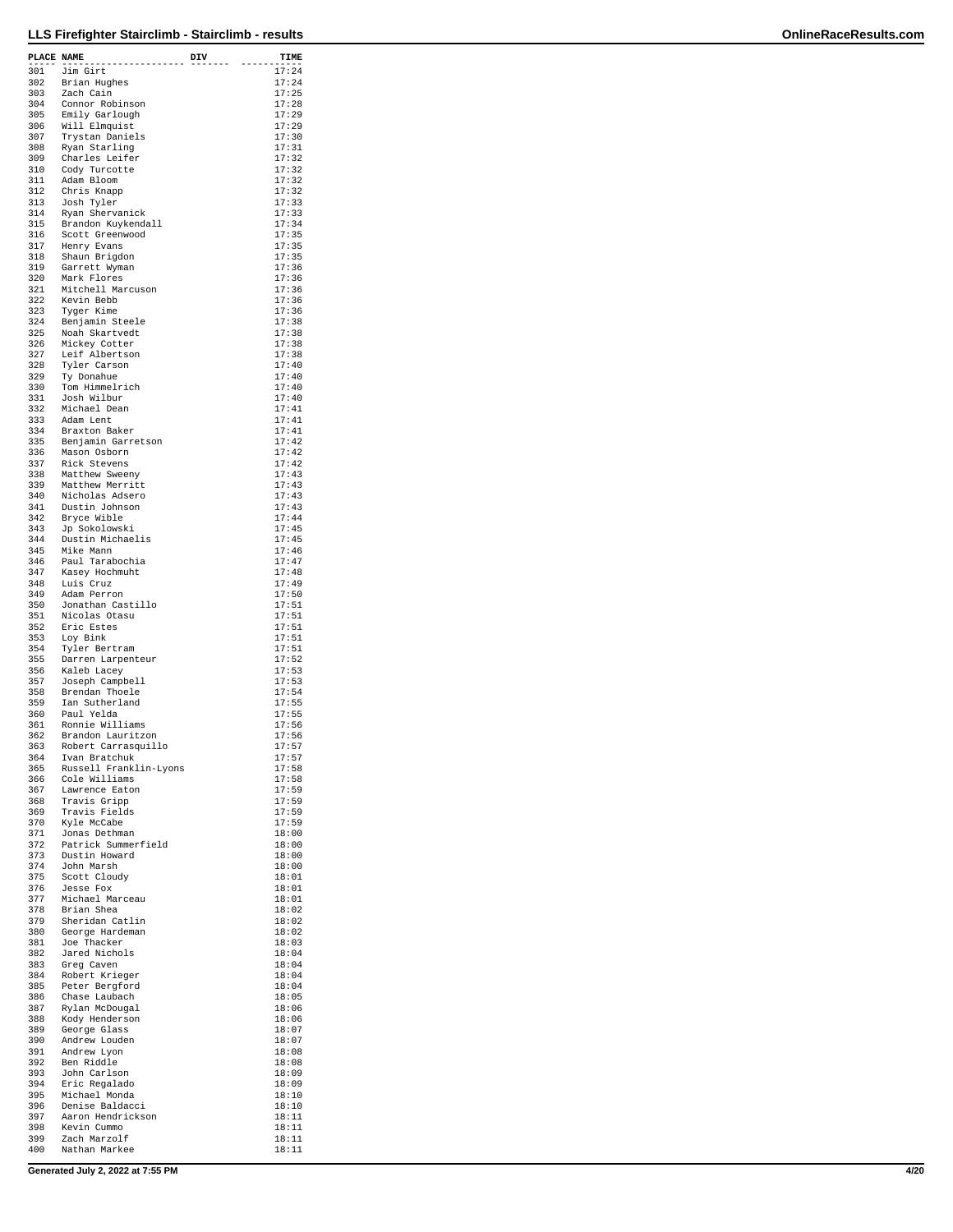| PLACE NAME | .                                   | DIV | TIME           |
|------------|-------------------------------------|-----|----------------|
|            | 401 Travis Laloli                   |     | 18:12          |
| 402<br>403 | Jesse Pingeon<br>Jacob Wilmes       |     | 18:12<br>18:12 |
| 404        | Stephen Edwards                     |     | 18:12          |
| 405        | Nick Langlow                        |     | 18:13          |
| 406<br>407 | Garrett Kirpach                     |     | 18:13<br>18:13 |
| 408        | Bracken Sharp<br>Clayton Bonora     |     | 18:13          |
| 409        | Trevor Halama                       |     | 18:13          |
| 410        | Matthew Bartlett                    |     | 18:13          |
| 411<br>412 | Nicholas McEvoy<br>Jeff Cameron     |     | 18:14<br>18:15 |
| 413        | Kimberly Gregg                      |     | 18:16          |
| 414        | Jonathon Franz                      |     | 18:17          |
| 415<br>416 | Chris Corbus                        |     | 18:17          |
| 417        | Colton McGuffey<br>Tom Pelster      |     | 18:17<br>18:18 |
| 418        | Cameron Burt                        |     | 18:18          |
| 419        | Elliott Tonning                     |     | 18:18          |
| 420<br>421 | Brian Duthie<br>Parker McColm       |     | 18:19<br>18:19 |
| 422        | Thomas Beers                        |     | 18:19          |
| 423        | Adam Lathrop                        |     | 18:20          |
| 424<br>425 | Benjamin Bergstrom<br>Cyrus Brown   |     | 18:20<br>18:20 |
| 426        | Hans Christenson                    |     | 18:20          |
| 427        | Christian Clausnitzer               |     | 18:21          |
| 428        | Luke Haran                          |     | 18:22          |
| 429<br>430 | Joshua Thompson<br>Blake Holman     |     | 18:22<br>18:22 |
| 431        | Tom Compton                         |     | 18:22          |
| 432        | Grady Persons                       |     | 18:22          |
| 433<br>434 | Mike Emerick<br>Mike Harlan         |     | 18:23<br>18:23 |
| 435        | Ed Martineau                        |     | 18:23          |
| 436        | Solomon Wilson                      |     | 18:23          |
| 437<br>438 | Josh Barnes                         |     | 18:24<br>18:24 |
| 439        | Jack Pickhardt<br>Taylor Class      |     | 18:25          |
| 440        | Scott Berdan                        |     | 18:25          |
| 441        | Mikhael Tran                        |     | 18:25          |
| 442<br>443 | Justin Farris<br>Nicholas Van Kirk  |     | 18:25<br>18:26 |
| 444        | Dan Richter                         |     | 18:27          |
| 445        | Brad Schmidt                        |     | 18:28          |
| 446<br>447 | Rick Marshall<br>Peter Sulser       |     | 18:29<br>18:29 |
| 448        | Michael Degooyer                    |     | 18:30          |
| 449        | Andrew Stang                        |     | 18:31          |
| 450        | Kirby Orr                           |     | 18:32          |
| 451<br>452 | Eben Dygert<br>Shane Lowe           |     | 18:32<br>18:33 |
| 453        | Brandi Dee                          |     | 18:33          |
| 454        | Jason Ingersoll                     |     | 18:33          |
| 455<br>456 | Phillip Duncan<br>Adam Trump        |     | 18:33<br>18:34 |
| 457        | Blake Gendvilas                     |     | 18:34          |
| 458        | Carl Niedner                        |     | 18:34          |
| 459        | Doug Cooper                         |     | 18:34          |
| 460<br>461 | Jeremy Heimbigner<br>Dennis McClure |     | 18:35<br>18:35 |
| 462        | Sam Lowe                            |     | 18:35          |
| 463        | Patrick Sullivan                    |     | 18:36          |
| 464<br>465 | Bryan Morris<br>Ryan Coffey         |     | 18:37<br>18:37 |
| 466        | Unknown Unknown                     |     | 18:38          |
| 467        | Michael Willy                       |     | 18:38          |
| 468        | Doug Rice                           |     | 18:38          |
| 469<br>470 | Jake Patterson<br>Joshua Petroff    |     | 18:38<br>18:39 |
| 471        | Jensen Pilant                       |     | 18:41          |
| 472        | Andrew Erkson                       |     | 18:41          |
| 473<br>474 | Jon Erickson<br>Stetzen Bailey      |     | 18:42<br>18:43 |
| 475        | Shane Grant                         |     | 18:43          |
| 476        | Roman Zavala                        |     | 18:43          |
| 477        | Robert Jaeger<br>Brian Root         |     | 18:44<br>18:44 |
| 478<br>479 | Jeremy Kunkle                       |     | 18:44          |
| 480        | Jacob Curti                         |     | 18:44          |
| 481        | Maxwell Buccowich                   |     | 18:45          |
| 482<br>483 | Dustin Peterson<br>Troy Buzalsky    |     | 18:45<br>18:45 |
| 484        | Gordon Goodsell                     |     | 18:45          |
| 485        | Tyler Nyman                         |     | 18:45          |
| 486<br>487 | Ronda Steinbach<br>Mike Wisler      |     | 18:46<br>18:46 |
| 488        | Myles Caldwell                      |     | 18:46          |
| 489        | Michael Hughes                      |     | 18:46          |
| 490        | Corey Ledbetter                     |     | 18:46          |
| 491<br>492 | Ryan McGrady<br>Taylor Smith        |     | 18:47<br>18:47 |
| 493        | Jeremy Shearer                      |     | 18:47          |
| 494        | Nick Gerakos                        |     | 18:48          |
| 495        | Cody Meredith                       |     | 18:48          |
| 496<br>497 | Andrew Pearson<br>Chase Seamons     |     | 18:48<br>18:49 |
| 498        | Dominic Sepe                        |     | 18:49          |
| 499        | Aaron Monasky                       |     | 18:49          |
| 500        | Chad Richards                       |     | 18:49          |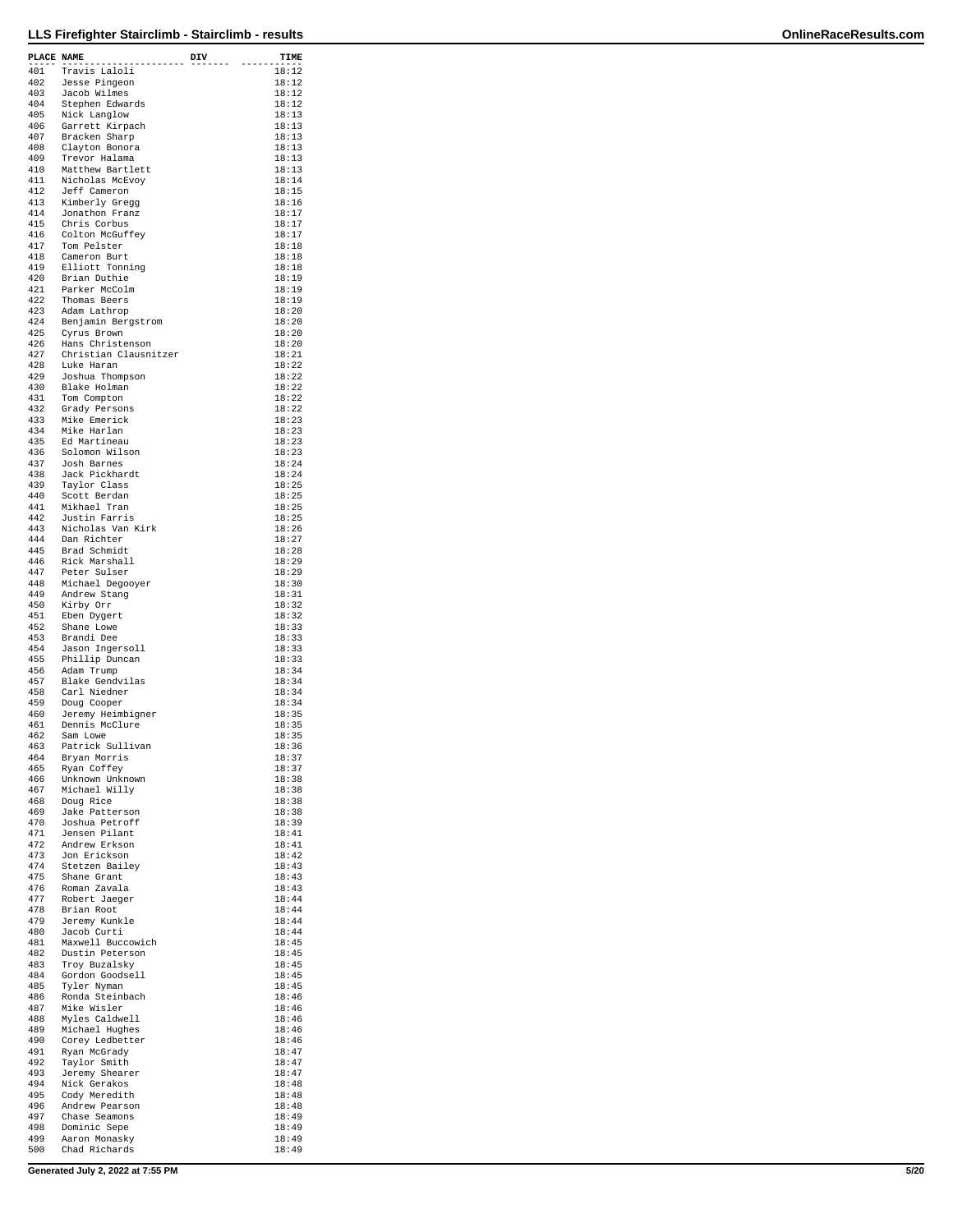| PLACE NAME |                                     | DIV | TIME           |
|------------|-------------------------------------|-----|----------------|
| 501        | Kyle Anderson                       |     | 18:50          |
| 502        | Anthony Culver                      |     | 18:50          |
| 503        | Randall Lopez                       |     | 18:52          |
| 504        | Russell Fergus                      |     | 18:52          |
| 505<br>506 | Shannon Clawson<br>Drew Fairbairn   |     | 18:52<br>18:52 |
| 507        | Michael Van Beek                    |     | 18:53          |
| 508        | Julio Quevedo                       |     | 18:53          |
| 509        | Kyle Amsberry                       |     | 18:53          |
| 510<br>511 | Zach Emerson<br>James Slaughter     |     | 18:53<br>18:54 |
| 512        | Christopher Gardner                 |     | 18:55          |
| 513        | Nicholas Martin                     |     | 18:55          |
| 514        | Reese Cogdill                       |     | 18:55          |
| 515<br>516 | Patrick Williams                    |     | 18:55<br>18:56 |
| 517        | Brian MacIas<br>Travis Harris       |     | 18:56          |
| 518        | Alex Kindred                        |     | 18:56          |
| 519        | Dillon Pendleton                    |     | 18:57          |
| 520        | Kelly Rose                          |     | 18:57          |
| 521<br>522 | Phebe Markley<br>Tj Poe             |     | 18:57<br>18:58 |
| 523        | Andrew Wagner                       |     | 18:58          |
| 524        | Zach Ahlers                         |     | 18:59          |
| 525        | Andy Denzel                         |     | 18:59          |
| 526<br>527 | Manuel Souza<br>Tyler Silva         |     | 18:59<br>19:00 |
| 528        | Nick Fenton                         |     | 19:00          |
| 529        | Chad Tiffany                        |     | 19:01          |
| 530        | Allison King                        |     | 19:04          |
| 531        | Joe Desmond                         |     | 19:04          |
| 532<br>533 | Brett Johnston<br>Kyle Breeding     |     | 19:04<br>19:05 |
| 534        | Richard Enger                       |     | 19:05          |
| 535        | Jeffery Partridge                   |     | 19:05          |
| 536        | Jordan Wernet                       |     | 19:06          |
| 537<br>538 | Nolan McGinnis                      |     | 19:06<br>19:06 |
| 539        | Brett Gombasy<br>Peter O'Donnell    |     | 19:07          |
| 540        | Nic Newcomb                         |     | 19:07          |
| 541        | Nick Hanna                          |     | 19:07          |
| 542        | Mathew Russell                      |     | 19:07          |
| 543<br>544 | Aubrey Schermerhorn<br>Derek Jordan |     | 19:07<br>19:07 |
| 545        | Brad Wallace                        |     | 19:08          |
| 546        | Gordon Cromwell                     |     | 19:08          |
| 547        | Harry Hobbs                         |     | 19:08          |
| 548<br>549 | Hayden Linklater<br>Cody Shelton    |     | 19:09<br>19:09 |
| 550        | Ken Torno                           |     | 19:09          |
| 551        | Logun Fagundes                      |     | 19:09          |
| 552        | Jeremy Deluca                       |     | 19:10          |
| 553<br>554 | Rick Jones                          |     | 19:10<br>19:11 |
| 555        | Brandon Korin<br>Jacob Parra        |     | 19:11          |
| 556        | David Dufrene                       |     | 19:11          |
| 557        | J R MY Lange                        |     | 19:11          |
| 558        | Colin Ferris                        |     | 19:11          |
| 559<br>560 | Adam Cosner<br>Shane MacIas         |     | 19:11<br>19:12 |
| 561        | Jen Sargeant                        |     | 19:12          |
| 562        | Matthew Mokhtarian                  |     | 19:12          |
| 563        | Matthew Mundy                       |     | 19:13          |
| 564<br>565 | Samuel Berni<br>Alison Monda        |     | 19:13<br>19:13 |
| 566        | Richard Montano                     |     | 19:13          |
| 567        | Emily Peterson                      |     | 19:14          |
| 568        | Lonny Gandara                       |     | 19:14          |
| 569<br>570 | Garrett Sallee<br>Jerry Montiel     |     | 19:14<br>19:14 |
| 571        | Andrew Harm                         |     | 19:15          |
| 572        | Trent Morris                        |     | 19:15          |
| 573        | Jeff Guenther                       |     | 19:15          |
| 574        | Nick Jackson                        |     | 19:15          |
| 575<br>576 | Jordan McClain<br>Andrew Villagomez |     | 19:16<br>19:16 |
| 577        | Pete Holeman                        |     | 19:18          |
| 578        | Klint Wacholz                       |     | 19:18          |
| 579        | Dustin Todd                         |     | 19:18          |
| 580<br>581 | Jj Johnston<br>Matt Turner          |     | 19:20<br>19:20 |
| 582        | Jeff Clark                          |     | 19:21          |
| 583        | David Michaels                      |     | 19:21          |
| 584        | Jeffrey Edsall                      |     | 19:21          |
| 585<br>586 | John Demel<br>Kyle Lont             |     | 19:22<br>19:23 |
| 587        | Todd Banta                          |     | 19:23          |
| 588        | Alexandro Rangel                    |     | 19:23          |
| 589        | Evan Boyd                           |     | 19:23          |
| 590        | Matthew Strain                      |     | 19:24          |
| 591<br>592 | Emily Van Meter<br>Collin Brozka    |     | 19:24<br>19:24 |
| 593        | Samantha Fox                        |     | 19:25          |
| 594        | Benjamin Baker                      |     | 19:25          |
| 595        | Grant Cone                          |     | 19:26          |
| 596<br>597 | Michael Fazio<br>Matt Brown         |     | 19:26<br>19:27 |
| 598        | Brett Hulstrom                      |     | 19:27          |
| 599        | Peter Zukowski                      |     | 19:28          |
| 600        | Tyler Sell                          |     | 19:28          |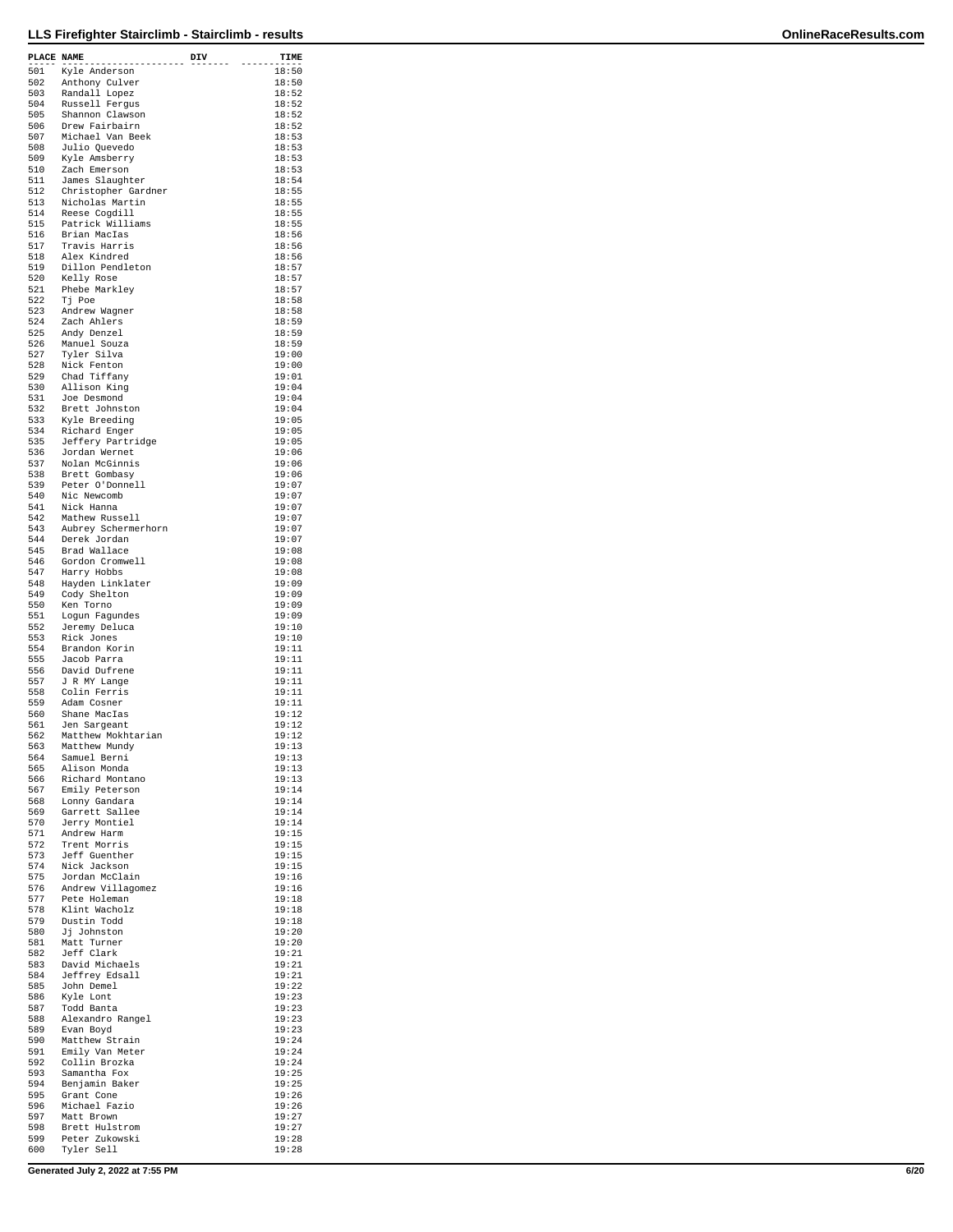| PLACE NAME | .                                      | DIV | TIME           |
|------------|----------------------------------------|-----|----------------|
| 601        | Cole Green                             |     | 19:28          |
| 602        | David Lopez                            |     | 19:30          |
| 603<br>604 | Trase Pickering<br>Joshua Holthenrichs |     | 19:30<br>19:30 |
| 605        | Adam Joyner                            |     | 19:30          |
| 606        | Nick Cripe                             |     | 19:31          |
| 607        | Michael Szopa                          |     | 19:32          |
| 608        | Sean Hunter                            |     | 19:33<br>19:33 |
| 609<br>610 | Thomas Bailey<br>Nicholi MacKewicz     |     | 19:33          |
| 611        | Trevor Nowak                           |     | 19:34          |
| 612        | Paul Seawright                         |     | 19:34          |
| 613        | Kai Steele                             |     | 19:34          |
| 614<br>615 | Curtis Low<br>Scott Thorsteinson       |     | 19:34<br>19:34 |
| 616        | Joshua Peeples                         |     | 19:34          |
| 617        | Tyler Gautreau                         |     | 19:35          |
| 618        | Peter Bronoske                         |     | 19:35          |
| 619        | Steven Luwe                            |     | 19:35          |
| 620<br>621 | Pete Lux<br>Alberto Castro             |     | 19:35<br>19:35 |
| 622        | Corey Fratt                            |     | 19:36          |
| 623        | Sam Monds                              |     | 19:36          |
| 624        | Jared Alskog                           |     | 19:37          |
| 625        | Dylan Lowery                           |     | 19:38<br>19:38 |
| 626<br>627 | Matt Nuttbrock<br>Matt Kendziorski     |     | 19:38          |
| 628        | Matt Provost                           |     | 19:39          |
| 629        | Todd Cramer                            |     | 19:39          |
| 630        | Jacob Hamm                             |     | 19:40          |
| 631<br>632 | Brien Marcus<br>Cameron Murphy         |     | 19:41<br>19:41 |
| 633        | Scott Juntini                          |     | 19:41          |
| 634        | Troy Valenzuela                        |     | 19:43          |
| 635        | Christopher Covey                      |     | 19:43          |
| 636        | Thomas Clawson                         |     | 19:43          |
| 637<br>638 | Echo Cooper<br>Freddie Van Middendorp  |     | 19:43<br>19:44 |
| 639        | Malik Morris                           |     | 19:44          |
| 640        | Roger Anderson                         |     | 19:44          |
| 641        | Paul Deveglio                          |     | 19:45          |
| 642<br>643 | Timothy Rodgers                        |     | 19:45<br>19:45 |
| 644        | Andrew Roginski<br>Adam Englund        |     | 19:46          |
| 645        | Nicholas Palzer                        |     | 19:46          |
| 646        | Beau Bonito                            |     | 19:46          |
| 647        | Matt Michel                            |     | 19:46          |
| 648<br>649 | Nate Cogdill<br>Steve Wilkins          |     | 19:46<br>19:47 |
| 650        | Matthew Berry                          |     | 19:47          |
| 651        | Nick Corona                            |     | 19:47          |
| 652        | Jason Brock                            |     | 19:47          |
| 653        | Terrance Lewis                         |     | 19:48          |
| 654<br>655 | Trever Kissel<br>Justin Erickson       |     | 19:49<br>19:49 |
| 656        | Eric Baker                             |     | 19:49          |
| 657        | Liz Thompson                           |     | 19:50          |
| 658        | Danny Defoe                            |     | 19:50          |
| 659<br>660 | Alex Hornbeck                          |     | 19:50<br>19:50 |
| 661        | Shelly Larsen<br>Carter Welch          |     | 19:51          |
| 662        | Ken Von Stein                          |     | 19:51          |
| 663        | Nathan Larsen                          |     | 19:52          |
| 664        | Adam Zakrzewski                        |     | 19:53          |
| 665<br>666 | Cory Wallace<br>Ryan Barnes            |     | 19:53<br>19:53 |
| 667        | Nicholas Askew                         |     | 19:53          |
| 668        | Julian Ramirez                         |     | 19:54          |
| 669        | Rochelle Cristine                      |     | 19:54          |
| 670<br>671 | Cody Thornton<br>Drew Geib             |     | 19:55<br>19:55 |
| 672        | Cesar Lopez                            |     | 19:55          |
| 673        | Matt Thompson                          |     | 19:56          |
| 674        | Dillon Cook                            |     | 19:56          |
| 675        | Jason Adamson                          |     | 19:56          |
| 676<br>677 | Tom Burke<br>Matt Kruse                |     | 19:56<br>19:56 |
| 678        | Wesley Staples                         |     | 19:56          |
| 679        | Christopher Tompkins                   |     | 19:57          |
| 680        | Nathaniel Brown                        |     | 19:57          |
| 681<br>682 | Clark Richards<br>Ryan Wallace         |     | 19:58<br>19:58 |
| 683        | Evan Pearson                           |     | 19:58          |
| 684        | Daisy Frearson                         |     | 19:59          |
| 685        | Ed Rickert                             |     | 19:59          |
| 686        | Brian Marceau                          |     | 19:59<br>20:00 |
| 687<br>688 | Chris Padian<br>Roger Westlund         |     | 20:00          |
| 689        | Jeff Gallagher                         |     | 20:01          |
| 690        | Jonathan Gavin                         |     | 20:01          |
| 691        | Kimberlee Gaeding                      |     | 20:01          |
| 692<br>693 | Thor Johnson                           |     | 20:01<br>20:01 |
| 694        | Tyler Gayton<br>Anthony Dibernardo     |     | 20:01          |
| 695        | Robbie Bennett                         |     | 20:02          |
| 696        | Erica Owens                            |     | 20:02          |
| 697        | Christopher Lawson                     |     | 20:03          |
| 698<br>699 | Henry Patrick<br>Edward Smith          |     | 20:03<br>20:03 |
| 700        | Tracy Echert                           |     | 20:03          |

**Generated July 2, 2022 at 7:55 PM 7/20**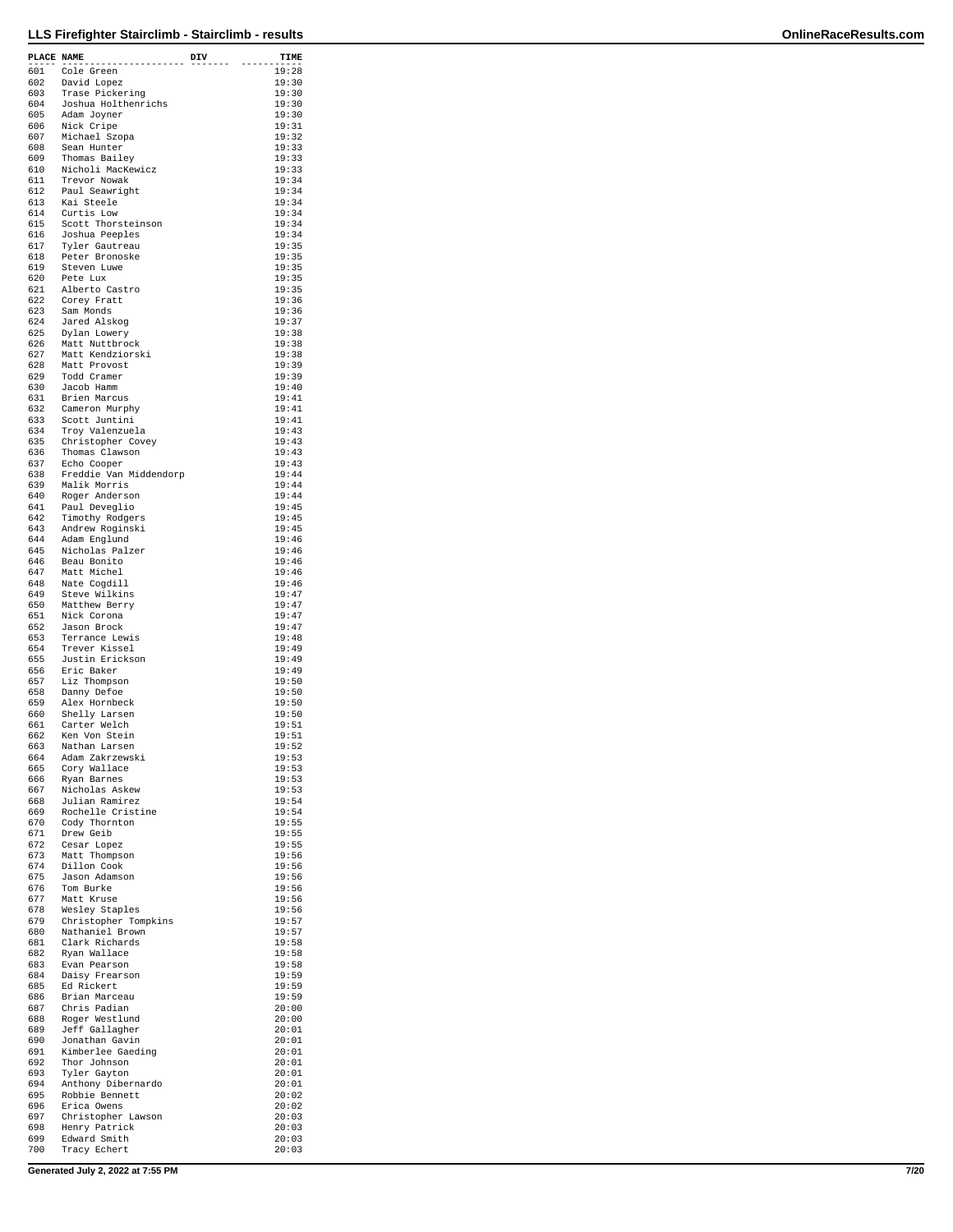| PLACE NAME |                                     | DIV | TIME           |
|------------|-------------------------------------|-----|----------------|
| 701        | --------<br>Wes Blood               |     | 20:03          |
| 702        | Donald Plucker                      |     | 20:03          |
| 703        | Bradley Warner                      |     | 20:04          |
| 704        | Joseph Otto                         |     | 20:04          |
| 705        | Aleck Weaver                        |     | 20:05          |
| 706        | Ricki Creger-Zier                   |     | 20:05          |
| 707<br>708 | Tennille Toussaint<br>Scott Butler  |     | 20:05<br>20:06 |
| 709        | Tab Fleming                         |     | 20:06          |
| 710        | Nate Thompson                       |     | 20:06          |
| 711        | Robb Hollenbeck                     |     | 20:07          |
| 712        | Jacob Toevs                         |     | 20:07          |
| 713        | Jacob Britt                         |     | 20:09          |
| 714<br>715 | Jeff Bolton<br>John Della Croce     |     | 20:09<br>20:10 |
| 716        | Tom Turner                          |     | 20:10          |
| 717        | Trevor Beebe                        |     | 20:10          |
| 718        | Miguel Browne                       |     | 20:10          |
| 719        | Kory Abercrombie                    |     | 20:11          |
| 720<br>721 | Travis Bootes<br>Michael Coyle      |     | 20:12<br>20:12 |
| 722        | Cody Hoefs                          |     | 20:12          |
| 723        | Trent Renner                        |     | 20:13          |
| 724        | Jeno Gilia                          |     | 20:13          |
| 725        | James Merrick                       |     | 20:13          |
| 726<br>727 | Zachary Bussard<br>Andrew Pittman   |     | 20:13<br>20:14 |
| 728        | Mark Hernandez                      |     | 20:14          |
| 729        | Beau Grubb                          |     | 20:15          |
| 730        | Ty Schoenwald                       |     | 20:16          |
| 731        | Sophie Tomczyk                      |     | 20:17          |
| 732<br>733 | Tyrone Guadiz                       |     | 20:17<br>20:17 |
| 734        | Samson Kalar<br>Scott Niebuhr       |     | 20:18          |
| 735        | Sean Valenzuela                     |     | 20:18          |
| 736        | Peter Selby                         |     | 20:19          |
| 737        | Kelly Carpenter                     |     | 20:19          |
| 738        | Harrison Moody                      |     | 20:20          |
| 739<br>740 | David Brown<br>Willis Reed          |     | 20:21<br>20:21 |
| 741        | Gaige Phillips                      |     | 20:22          |
| 742        | Brent Duckworth                     |     | 20:22          |
| 743        | Ben Bechard                         |     | 20:22          |
| 744<br>745 | Josh Jankowski<br>Jared Earnest     |     | 20:23<br>20:23 |
| 746        | Trenton Nelson                      |     | 20:23          |
| 747        | Brian Hackett                       |     | 20:23          |
| 748        | Johan Nilsson                       |     | 20:24          |
| 749        | James Lippen                        |     | 20:24          |
| 750<br>751 | Richard Cochrane<br>Eric Williamson |     | 20:25<br>20:25 |
| 752        | Steven Shafer                       |     | 20:26          |
| 753        | Metta Sairs                         |     | 20:26          |
| 754        | Brandon Roach                       |     | 20:26          |
| 755        | David Martin, Jr.                   |     | 20:26          |
| 756<br>757 | Preston Prosser<br>Connor Briggs    |     | 20:26<br>20:27 |
| 758        | Scout Olson                         |     | 20:27          |
| 759        | Jason Gwilt                         |     | 20:28          |
| 760        | Andrew McLaurin                     |     | 20:28          |
| 761<br>762 | Derek Phillips                      |     | 20:28<br>20:28 |
| 763        | Kyle Gambera<br>Rusty Kramer        |     | 20:29          |
| 764        | Jared Storer                        |     | 20:29          |
| 765        | Christof Wessbecher                 |     | 20:29          |
| 766        | Warren Williams                     |     | 20:30          |
| 767<br>768 | Jacob Flick<br>Ryan Thomas          |     | 20:30<br>20:30 |
| 769        | Rob Duhamel                         |     | 20:31          |
| 770        | James Hampson                       |     | 20:31          |
| 771        | Travis Eagan                        |     | 20:31          |
| 772<br>773 | Travis Silva                        |     | 20:31<br>20:32 |
| 774        | Spencer Cannon<br>Nathan Wirtz      |     | 20:32          |
| 775        | Devin Ferguson                      |     | 20:33          |
| 776        | David Scott                         |     | 20:33          |
| 777        | Ryan Winton                         |     | 20:33          |
| 778<br>779 | Troy Cunningham<br>Jacob Ferro      |     | 20:33<br>20:33 |
| 780        | Kyle Mallinger                      |     | 20:33          |
| 781        | Ashley Bacher                       |     | 20:34          |
| 782        | Brett Krache                        |     | 20:35          |
| 783<br>784 | Gage Piguet<br>Tim Woodland         |     | 20:35<br>20:35 |
| 785        | Paul Hewitt                         |     | 20:35          |
| 786        | Joe Oester                          |     | 20:36          |
| 787        | Blue Best                           |     | 20:36          |
| 788        | Brian Flint                         |     | 20:36          |
| 789<br>790 | Evan Hurley<br>Kurt Morris          |     | 20:36<br>20:36 |
| 791        | Emanuel Ponce De Leon               |     | 20:36          |
| 792        | Michael Dulas                       |     | 20:36          |
| 793        | Gabriel Morettini                   |     | 20:37          |
| 794<br>795 | Kyle Bowles<br>Scott Masters        |     | 20:38<br>20:38 |
| 796        | Ryan Burgess                        |     | 20:38          |
| 797        | Steve Latham                        |     | 20:38          |
| 798        | Shawn O'Brien                       |     | 20:39          |
| 799<br>800 | Marco Hernandez<br>Jeremy Henderson |     | 20:40<br>20:40 |

**Generated July 2, 2022 at 7:55 PM 8/20**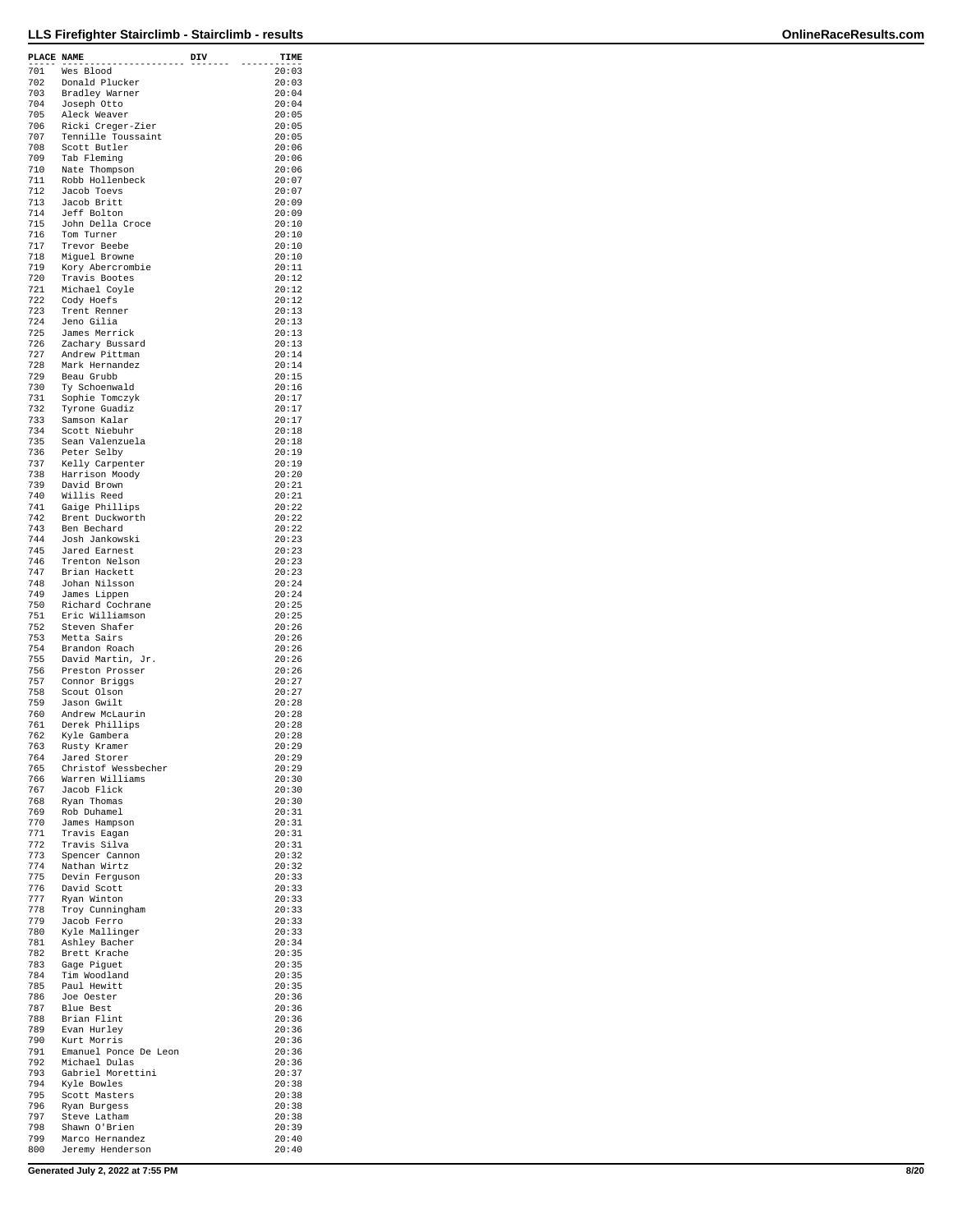| PLACE NAME |                                    | DIV | TIME           |
|------------|------------------------------------|-----|----------------|
| 801        | Wade Greatwood                     |     | 20:41          |
| 802        | Rian Winter                        |     | 20:41          |
| 803        | Jay Hagen                          |     | 20:41<br>20:42 |
| 804<br>805 | Darin Jesberg<br>Russell Skinner   |     | 20:42          |
| 806        | Richard Brown                      |     | 20:42          |
| 807        | Mark League                        |     | 20:43          |
| 808<br>809 | Morgunn Ewing<br>Kevin McDermott   |     | 20:44<br>20:45 |
| 810        | Jesse Jimenez                      |     | 20:46          |
| 811        | Shayne Gruenig                     |     | 20:46          |
| 812<br>813 | Sherri Doll<br>Brent Carr          |     | 20:46<br>20:47 |
| 814        | Jonathan Sauter                    |     | 20:47          |
| 815        | Brandon Hargous                    |     | 20:48          |
| 816        | Daniel Tate                        |     | 20:48          |
| 817<br>818 | Cole Clark<br>Abraham Mever        |     | 20:48<br>20:49 |
| 819        | Nathan Lapinski                    |     | 20:49          |
| 820        | Sarah Jarvis                       |     | 20:49          |
| 821<br>822 | Gabe Travers<br>Eric Craddock      |     | 20:49<br>20:51 |
| 823        | Lane Erdahl                        |     | 20:51          |
| 824        | Andy Thingvall                     |     | 20:52          |
| 825        | Andrew Mawdsley                    |     | 20:53          |
| 826<br>827 | Brian Addis<br>John Liebel         |     | 20:54<br>20:54 |
| 828        | Taylor Rains                       |     | 20:54          |
| 829        | David O'Connor                     |     | 20:54          |
| 830<br>831 | Derek Holtmann<br>Jeff Kirkpatrick |     | 20:54<br>20:54 |
| 832        | Matt Doctor                        |     | 20:54          |
| 833        | Sarah Delay                        |     | 20:54          |
| 834        | Angus Brackett                     |     | 20:55          |
| 835<br>836 | Sam Keeran<br>Sean Komora          |     | 20:55<br>20:55 |
| 837        | Rhys Birky                         |     | 20:55          |
| 838        | Jeremy Petronella                  |     | 20:56          |
| 839        | Jason McGary                       |     | 20:56          |
| 840<br>841 | Jeremiah Clymer<br>James Babcock   |     | 20:57<br>20:57 |
| 842        | Paul Jones                         |     | 20:57          |
| 843        | Patrick Anderson                   |     | 20:59          |
| 844<br>845 | Daulton Crabtree<br>Dan Jones      |     | 20:59<br>20:59 |
| 846        | Ethan Blood                        |     | 21:00          |
| 847        | Alex Ponot                         |     | 21:00          |
| 848        | Jason Rose                         |     | 21:00          |
| 849        | Robert Turner                      |     | 21:00<br>21:00 |
| 850<br>851 | Kevin Paggao<br>Dustin Gurden      |     | 21:00          |
| 852        | Andrew Johnson                     |     | 21:00          |
| 853        | Carlos Torres                      |     | 21:00          |
| 854<br>855 | Justin Zeigler<br>Ian Miller       |     | 21:01<br>21:01 |
| 856        | Devin Haefer                       |     | 21:02          |
| 857        | Joseph Oquiza                      |     | 21:02          |
| 858        | Kyle Phillips                      |     | 21:02          |
| 859<br>860 | Aaron Bustard<br>Matt Devries      |     | 21:03<br>21:03 |
| 861        | Kenneth Hardison                   |     | 21:03          |
| 862        | Richard Martinez                   |     | 21:04          |
| 863        | Victor Nelson                      |     | 21:04<br>21:05 |
| 864<br>865 | Nicole Aden<br>David Loya          |     | 21:05          |
| 866        | Unknown Unknown                    |     | 21:06          |
| 867        | Brian Carter                       |     | 21:06          |
| 868<br>869 | Scott Robinson<br>Cody Miller      |     | 21:06<br>21:07 |
| 870        | Matthew McCoon                     |     | 21:07          |
| 871        | Micah Edwards                      |     | 21:07          |
| 872<br>873 | Eric Bridges<br>Blade Gundermann   |     | 21:08<br>21:08 |
| 874        | Jason Carter                       |     | 21:08          |
| 875        | David Rathburn                     |     | 21:09          |
| 876        | Ryder Magnaghi                     |     | 21:10          |
| 877<br>878 | Pam Webber<br>Robert Evans Jr      |     | 21:10<br>21:10 |
| 879        | Jack Brizendine                    |     | 21:11          |
| 880        | David Jason                        |     | 21:11          |
| 881<br>882 | Shawn Pichette<br>Eric Rickert     |     | 21:11<br>21:11 |
| 883        | Robert McCoy                       |     | 21:11          |
| 884        | Andrew Ekblad                      |     | 21:11          |
| 885        | David Eigenberg                    |     | 21:11          |
| 886<br>887 | Ryan Anderson<br>Tony Jorgensen    |     | 21:12<br>21:12 |
| 888        | Austin Wendt                       |     | 21:12          |
| 889        | Bryan Ronalter                     |     | 21:12          |
| 890        | Bill Kotzin                        |     | 21:12          |
| 891<br>892 | Robert Pierson<br>Jordan Peterson  |     | 21:13<br>21:13 |
| 893        | Mark Buskas                        |     | 21:13          |
| 894        | Tim O'Mahony                       |     | 21:13          |
| 895        | Zachary Ukich                      |     | 21:14          |
| 896<br>897 | Jocelyn Lamoreau<br>Dylan Peterson |     | 21:14<br>21:14 |
| 898        | Matthew Knoetgen                   |     | 21:14          |
| 899        | Able Fisher                        |     | 21:14          |
| 900        | Todd Plumer                        |     | 21:15          |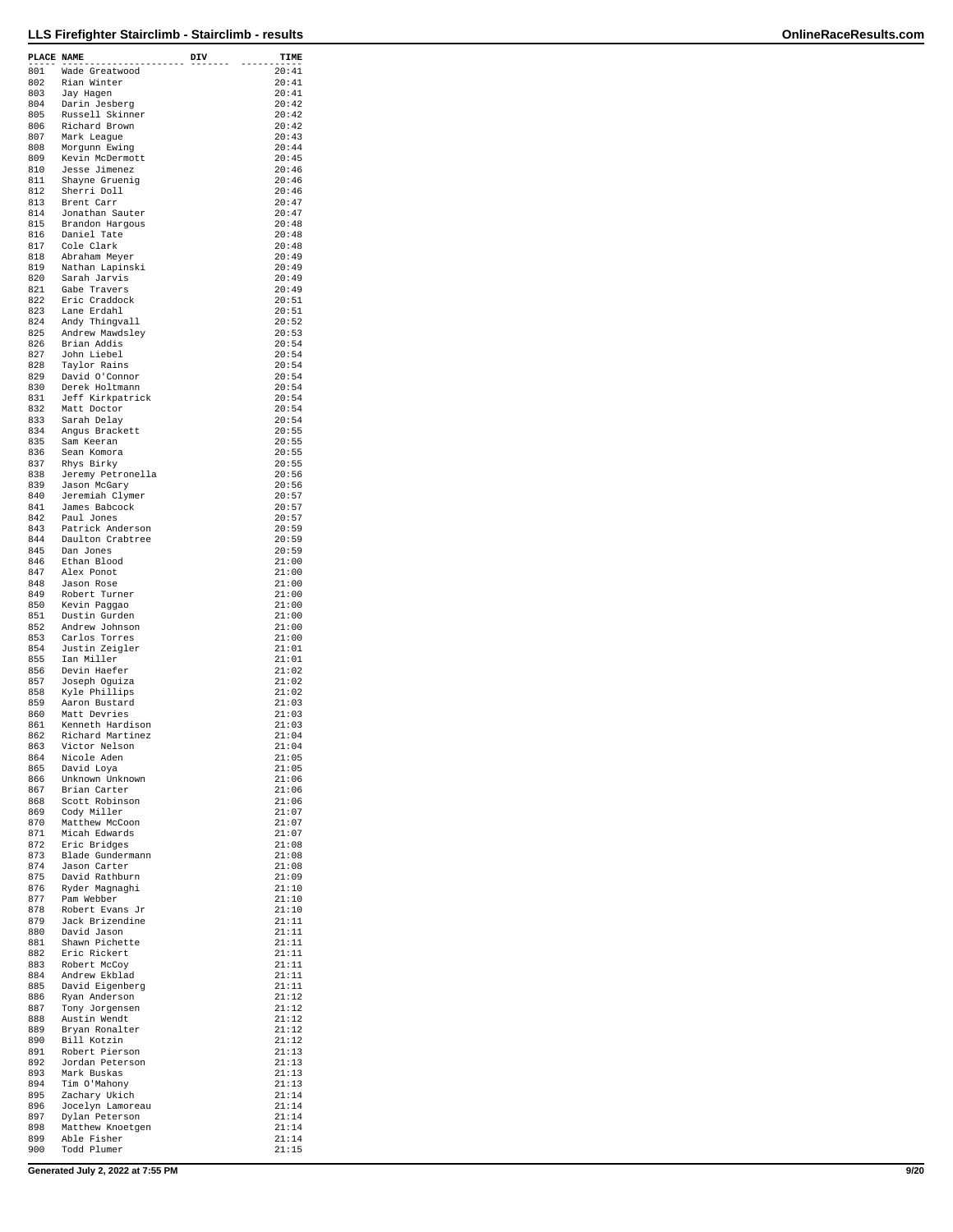| PLACE NAME | .                                         | DIV | TIME           |
|------------|-------------------------------------------|-----|----------------|
| 901        | Pierre Dazin                              |     | 21:15          |
| 902<br>903 | Dale Springer<br>Richard Burke            |     | 21:15<br>21:15 |
| 904        | Steve Nixon                               |     | 21:15          |
| 905<br>906 | Nick Coats                                |     | 21:15          |
| 907        | Greg Thaxton<br>Patrick Stover            |     | 21:16<br>21:16 |
| 908        | Troy Maness                               |     | 21:16          |
| 909<br>910 | Brian Regalado<br>Ben Decker              |     | 21:17<br>21:17 |
| 911        | Noah Demartino                            |     | 21:18          |
| 912<br>913 | Joel Andrus<br>Julian Dizon               |     | 21:19<br>21:19 |
| 914        | Tim Durkee                                |     | 21:19          |
| 915<br>916 | Alex Rihn<br>Brett Smith                  |     | 21:19<br>21:20 |
| 917        | Joseph Schroeder                          |     | 21:21          |
| 918<br>919 | Kyle Cox<br>Shannon Cook                  |     | 21:21<br>21:22 |
| 920        | Matthew Fleming                           |     | 21:24          |
| 921<br>922 | Brian Johnson<br>Shawn Martin             |     | 21:24          |
| 923        | Zachary Gurney                            |     | 21:24<br>21:24 |
| 924        | Nina Holbrooks                            |     | 21:25          |
| 925<br>926 | Keenan Makin<br>Jesse Trask               |     | 21:25<br>21:26 |
| 927        | Aloysius Bashaw                           |     | 21:26          |
| 928<br>929 | Tayler Cooke<br>Matthew Wolfkiel          |     | 21:27<br>21:28 |
| 930        | Nicole Ballard                            |     | 21:28          |
| 931<br>932 | Peter Ryan<br>Jason Leonard               |     | 21:28<br>21:29 |
| 933        | Joanna Balin                              |     | 21:30          |
| 934<br>935 | Keith Mathews<br>Michael Cox              |     | 21:31<br>21:32 |
| 936        | Anthony Alvarado-Hallw                    |     | 21:32          |
| 937        | Garrett Green                             |     | 21:33          |
| 938<br>939 | John Rommen<br>Matthew Kovich             |     | 21:33<br>21:33 |
| 940        | Connor Liias                              |     | 21:33          |
| 941<br>942 | Brandon Miller<br>Jordan Buness           |     | 21:33<br>21:33 |
| 943        | Sam Martin                                |     | 21:33          |
| 944<br>945 | Justin Cerro<br>Jennifer Dawson           |     | 21:34<br>21:34 |
| 946        | Julie Sisler                              |     | 21:34          |
| 947<br>948 | Andrew Volkening<br>Daniel Kono           |     | 21:34<br>21:34 |
| 949        | Alex Martinez                             |     | 21:34          |
| 950        | Jesse Wise                                |     | 21:35          |
| 951<br>952 | Charlie Kimball<br>Michelangelo Von Dasso |     | 21:36<br>21:36 |
| 953        | Guy Smith                                 |     | 21:37          |
| 954<br>955 | Bryan Estibal<br>Jared Spoelstra          |     | 21:37<br>21:37 |
| 956        | Matthew Nugent                            |     | 21:37          |
| 957<br>958 | Phil Schick<br>Calen Regnier              |     | 21:37<br>21:37 |
| 959        | Kurt Schieferdecker                       |     | 21:40          |
| 960<br>961 | Garth Lervold<br>Parker McKinnon          |     | 21:40<br>21:40 |
| 962        | Curtis Beery                              |     | 21:41          |
| 963<br>964 | Francis Brennan<br>Mark Bates             |     | 21:41<br>21:42 |
| 965        | Tyler Bashaw                              |     | 21:42          |
| 966        | Michael Hobi<br>Hunter Hackbarth          |     | 21:42<br>21:42 |
| 967<br>968 | Collin Murphy                             |     | 21:43          |
| 969<br>970 | Brandon Stalker<br>Brandon Weeks          |     | 21:43          |
| 971        | Rachelle Beiler                           |     | 21:44<br>21:44 |
| 972        | Drew Davison                              |     | 21:44          |
| 973<br>974 | Nguyen Le<br>Leslie Asbury                |     | 21:45<br>21:45 |
| 975        | Samuel Overman                            |     | 21:45          |
| 976<br>977 | Kino Suarez<br>Chris Layton               |     | 21:45<br>21:46 |
| 978        | Gregory Murphy                            |     | 21:46          |
| 979<br>980 | Ryan Nagel<br>James Harkins               |     | 21:47<br>21:47 |
| 981        | Evan Fitzgerald                           |     | 21:48          |
| 982<br>983 | Andrew Porter<br>Michel Bowidowicz        |     | 21:49<br>21:50 |
| 984        | Paul Renwick                              |     | 21:51          |
| 985<br>986 | Bradley Auman<br>Jim Davis                |     | 21:51<br>21:52 |
| 987        | Leonard Flick                             |     | 21:52          |
| 988<br>989 | Chris Worden<br>Ben Davidson              |     | 21:52<br>21:52 |
| 990        | Unknown Unknown                           |     | 21:52          |
| 991        | Forrestt Lazicki                          |     | 21:52          |
| 992<br>993 | Thomas Luna<br>Kevin Frondozo             |     | 21:53<br>21:53 |
| 994        | Peter Gibson                              |     | 21:53          |
| 995<br>996 | Christina Shulters<br>Kenley Zylawy       |     | 21:54<br>21:54 |
| 997        | Wes Chamberlain                           |     | 21:55          |
| 998<br>999 | Greg Planellas<br>Kevin Olson             |     | 21:56<br>21:56 |
| 1000       | Michael Boginski                          |     | 21:56          |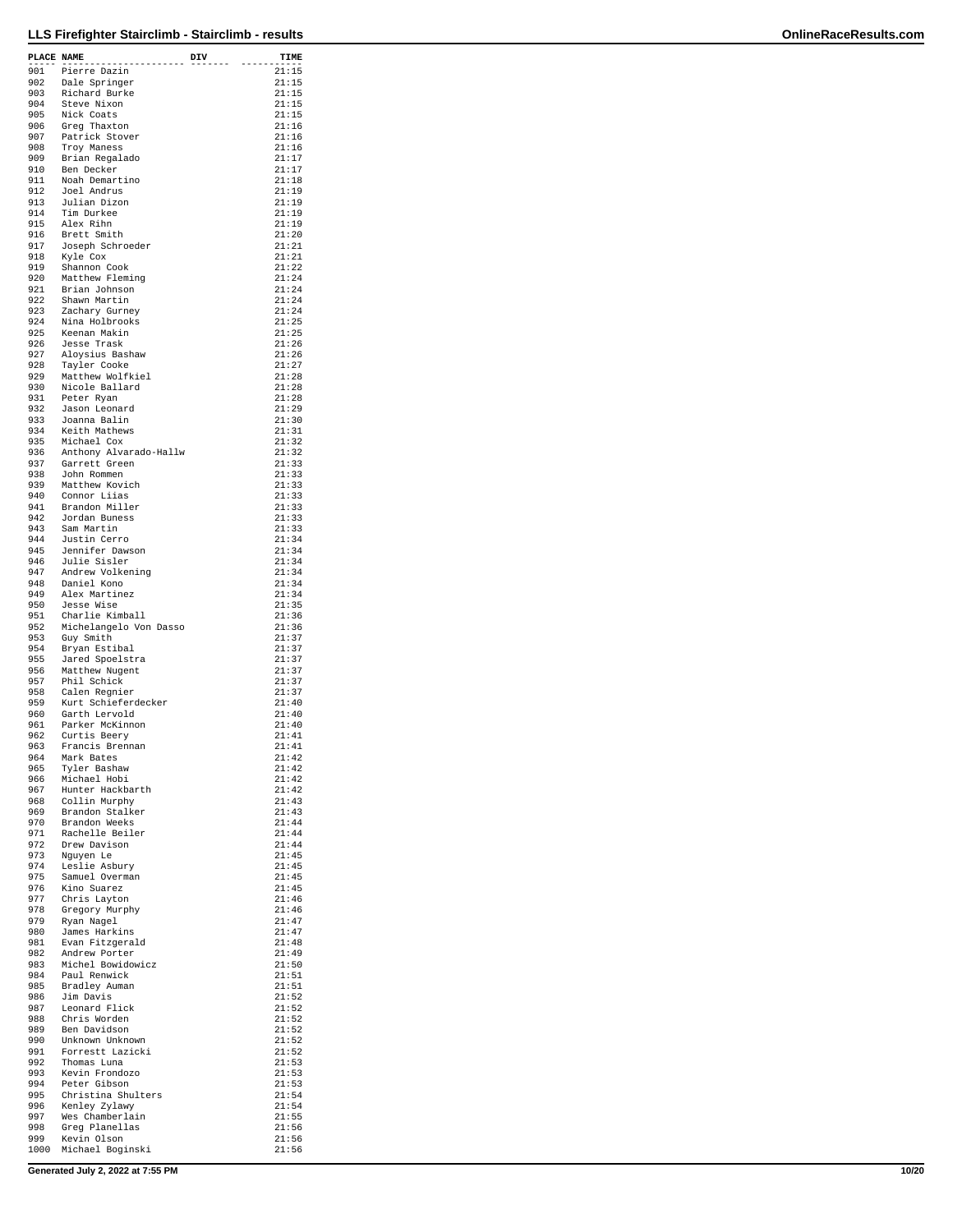| PLACE NAME   |                                               | DIV | TIME            |
|--------------|-----------------------------------------------|-----|-----------------|
|              | .<br>1001 Kevin Rapport                       |     | ------<br>21:58 |
|              | 1002 Kathleen Hancock                         |     | 21:58           |
|              | 1003 Sean Granger                             |     | 21:58           |
|              | 1004 Daniel Betcher<br>1005 Chris Azizian     |     | 21:59<br>21:59  |
|              | 1006 Alex Wollin                              |     | 22:02           |
|              | 1007 Kade Martin<br>1008 David MacKovjak      |     | 22:03           |
|              | 1009 Jose Camacho                             |     | 22:03<br>22:03  |
|              | 1010 John Wick                                |     | 22:03           |
|              | 1011 Jason Shelton                            |     | 22:04           |
|              | 1012 Benjamin Shepard<br>1013 Kyle Good       |     | 22:05<br>22:05  |
|              | 1014 Mike Maier                               |     | 22:06           |
|              | 1015 Larry Griffith                           |     | 22:06<br>22:07  |
|              | 1016 Bradley Fitzgerald<br>1017 Zach Standish |     | 22:07           |
|              | 1018 Daniel Cammarata                         |     | 22:09           |
|              | 1019 Kevin Wise                               |     | 22:09<br>22:09  |
|              | 1020 Peter Bishop<br>1021 William White       |     | 22:10           |
|              | 1022 Benjamin Sletmoe<br>1023 Kelly Salvage   |     | 22:12           |
|              | 1024 Matthew McCleary                         |     | 22:12<br>22:12  |
|              | 1025 Jake Beutler                             |     | 22:15           |
|              | 1026 Josh Lawson                              |     | 22:15           |
|              | 1027 Nona Zilbauer<br>1028 Carlo Celeste      |     | 22:16<br>22:16  |
|              | 1029 Matt Brozovich                           |     | 22:16           |
|              | 1030 Paul Ignacio                             |     | 22:16           |
|              | 1031 Jon Curtis<br>1032 Dave Van Valkenburg   |     | 22:17<br>22:17  |
|              |                                               |     | 22:17           |
|              | 1033 Ryan Sessions<br>1034 Jason Jacobs       |     | 22:17           |
|              | 1035 Steve Schlegel<br>1036 Patrick Phillips  |     | 22:17<br>22:18  |
|              | 1037 Jared Beard                              |     | 22:18           |
|              | 1038 Lucas Osborne                            |     | 22:19           |
|              | 1039 David Martinez<br>1040 Ryan Cline        |     | 22:20<br>22:20  |
|              | 1041 Mike Burnett                             |     | 22:20           |
|              | 1042 Aaron James                              |     | 22:20           |
|              | 1043 Sergio Mora<br>1044 Rob Yencopal         |     | 22:21<br>22:22  |
|              | 1045 Nicolas Garcia                           |     | 22:22           |
|              | 1046 Patrick French<br>1047 Brock Walker      |     | 22:22           |
|              | 1048 Christopher Brann                        |     | 22:22<br>22:23  |
|              | 1049 Andrew Chiu                              |     | 22:23           |
|              | 1050 Allen Kennedy                            |     | 22:24           |
| 1052         | 1051 Jamin Hooley<br>Joseph Shinen            |     | 22:24<br>22:24  |
|              | 1053 Kayla Pedrani                            |     | 22:25           |
|              | 1054 Ray Sayah                                |     | 22:25           |
|              | 1055 Joshua Stevens<br>1056 Jill D'Len        |     | 22:26<br>22:26  |
|              | 1057 Chris Weiss                              |     | 22:26           |
|              | 1058 Blake Laidlaw<br>1059 Mark Pan           |     | 22:27           |
|              | 1060 Matthew Johnson                          |     | 22:28<br>22:28  |
|              | 1061 Sage Majors                              |     | 22:28           |
|              | 1062 Cory Kuzaro                              |     | 22:29<br>22:30  |
| 1063         | Brian Mulvehill<br>1064 Jason Peterson        |     | 22:30           |
|              | 1065 Jacob Cook                               |     | 22:31           |
| 1066<br>1067 | Daniel Downen<br>Greg Wise                    |     | 22:31<br>22:31  |
|              | 1068 Kenneth Henderson                        |     | 22:31           |
|              | 1069 Ann Hoag                                 |     | 22:32           |
|              | 1070 Adam Bese<br>1071 Schuyler Hutchings     |     | 22:32<br>22:33  |
|              | 1072 Daniel Chase                             |     | 22:34           |
|              | 1073 Jerry Lane                               |     | 22:34           |
|              | 1074 Joe Kowall<br>1075 Caleb Hyldahl         |     | 22:35<br>22:35  |
|              | 1076 Jamie Cissell                            |     | 22:35           |
| 1077         | Shaun Baker                                   |     | 22:36           |
| 1079         | 1078 Conner Killeen<br>Jordan Rice            |     | 22:36<br>22:36  |
| 1080         | Tommy Guttu                                   |     | 22:36           |
| 1081         | Patrick Button                                |     | 22:37           |
|              | 1082 Ryan Hood<br>1083 Chris Olson            |     | 22:38<br>22:38  |
| 1084         | Bradley Oye                                   |     | 22:38           |
| 1085         | Ryan Rhodes                                   |     | 22:38           |
|              | 1086 Rodolfo Pinedo<br>1087 Jon Ottenbreit    |     | 22:42<br>22:44  |
|              | 1088 Annelies Cowan                           |     | 22:45           |
| 1090         | 1089 Josh Bethea<br>Chris Johnson             |     | 22:45<br>22:46  |
| 1091         | Keith Kershaw                                 |     | 22:47           |
|              | 1092 Kirk Lackermayer                         |     | 22:48           |
|              | 1093 Thomas Kieran<br>1094 Jonathan Gee       |     | 22:48<br>22:50  |
|              | 1095 Jeff Miller                              |     | 22:51           |
| 1096         | Lyle Mann                                     |     | 22:52           |
| 1097         | Aaron Donaldson<br>1098 Austin Murdock        |     | 22:52<br>22:53  |
|              | 1099 Jeffery Murphy                           |     | 22:53           |
|              | 1100 Joe Kupferling                           |     | 22:53           |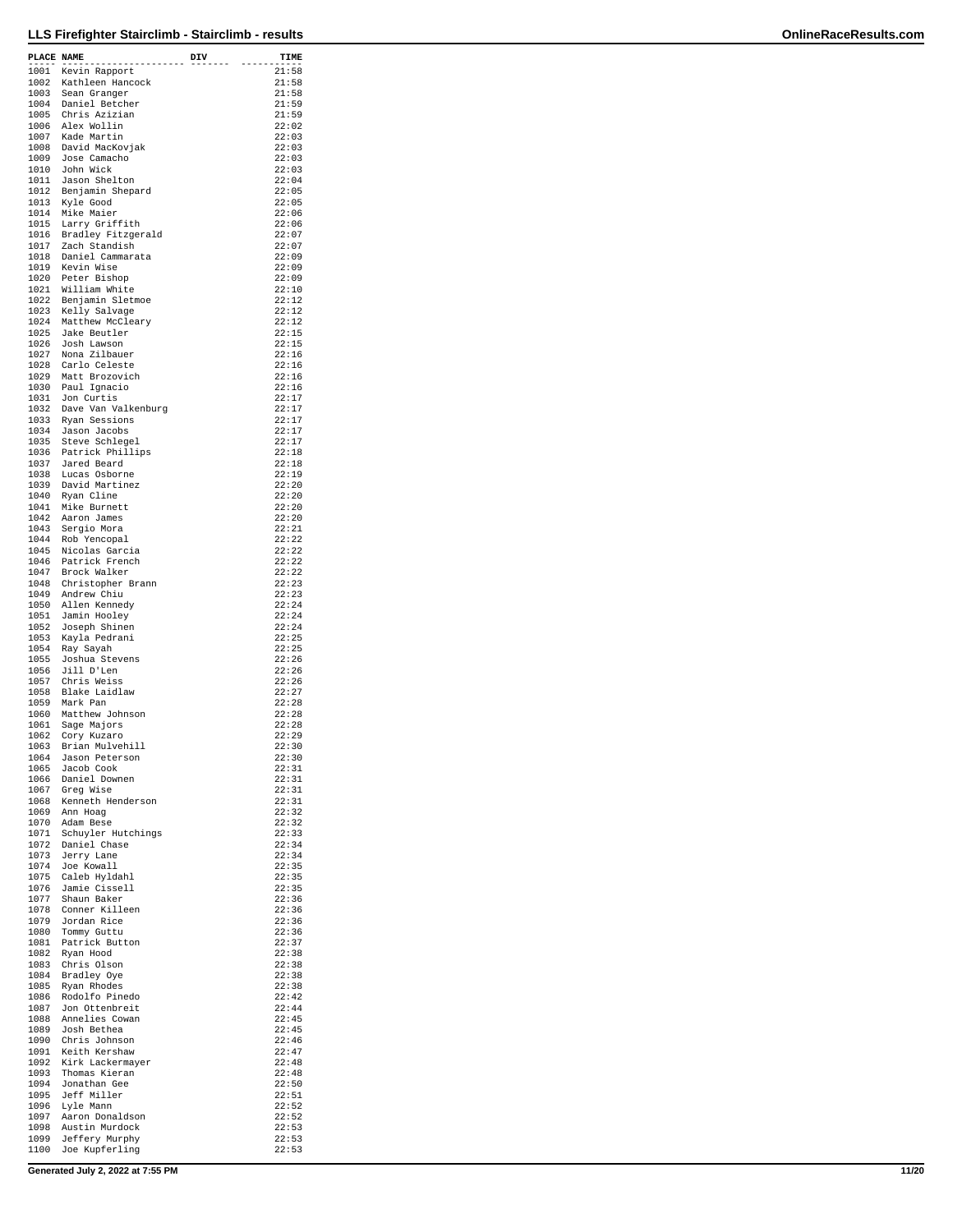| PLACE NAME   |                                                                                          | DIV    | TIME           |
|--------------|------------------------------------------------------------------------------------------|--------|----------------|
|              | .<br>1101 Luke Lindgren                                                                  | ------ | 22:53          |
|              | 1102 Shaun Kelly                                                                         |        | 22:53          |
|              | 1103 Samantha Rains                                                                      |        | 22:54          |
|              | 1104 Brian Ashton<br>1105 Boris Fayerberg                                                |        | 22:54<br>22:55 |
|              | 1106 Unknown Unknown                                                                     |        | 22:55          |
|              | 1107 Aj Stuck                                                                            |        | 22:55          |
|              | 1108 Nathan Hasch<br>1109 Michael Lande                                                  |        | 22:55<br>22:56 |
|              |                                                                                          |        | 22:56          |
|              | 1110 Austin Peters<br>1111 Nick Dragovich                                                |        | 22:57          |
|              | 1112 Tanner Lambe<br>1113 Dj Mattern                                                     |        | 22:57<br>22:57 |
|              | 1114 Kyle Bernier                                                                        |        | 22:58          |
|              | 1115 Nichelle Scoggin-Labru                                                              |        | 22:59          |
|              | 1116 Patrick Sa<br>1117 Dylan Unger                                                      |        | 22:59<br>22:59 |
|              | 1118 Jack Piper                                                                          |        | 22:59          |
|              | 1119 Brent Buccola                                                                       |        | 22:59          |
|              | 1120 Jessica Haury<br>1121 Joshua Atkins                                                 |        | 22:59<br>23:00 |
|              | --<br>1122 Troy Stocker                                                                  |        | 23:00          |
|              | 1123 Jim Boland                                                                          |        | 23:01          |
|              | 1124 Nicholas Unruh                                                                      |        | 23:01<br>23:02 |
|              | 1125 Neil Benson                                                                         |        | 23:03          |
|              | 1126 Alexandra Chapman<br>1127 Keith Johnson<br>1128 Brandon Medica<br>1129 Kelsey Burns |        | 23:03          |
|              |                                                                                          |        | 23:05          |
|              | 1130 Paul Field                                                                          |        | 23:07<br>23:07 |
|              | 1131 Tucker Williams                                                                     |        | 23:07          |
|              | 1132 Ross Rumann                                                                         |        | 23:08          |
|              | 1133 Robert Hunt<br>1134 Chris Stepanski                                                 |        | 23:08<br>23:09 |
|              | 1135 James Lung                                                                          |        | 23:09          |
|              | 1136 Eric Ackerman                                                                       |        | 23:10          |
| 1137         | Jeffrey Latham<br>1138 Tim Davis                                                         |        | 23:11<br>23:11 |
|              | 1139 Nathaniel Richmond                                                                  |        | 23:12          |
|              | 1140 Andy Moe                                                                            |        | 23:12          |
|              | 1141 Curtis Greiner<br>1142 Will Gallienne                                               |        | 23:15<br>23:15 |
|              | 1143 Kyle Moerke                                                                         |        | 23:15          |
|              | 1144 Phil Felder                                                                         |        | 23:15          |
|              | 1145 Unknown Unknown                                                                     |        | 23:16<br>23:16 |
|              | 1146 Douglas Brisbon<br>1147 Chelsea Thompson                                            |        | 23:17          |
|              | 1148 Royce Cone                                                                          |        | 23:18          |
| 1149<br>1150 | Gordon Sletmoe<br>Todd Pyper                                                             |        | 23:18<br>23:18 |
|              | 1151 Presley Pritchard                                                                   |        | 23:20          |
|              | 1152 Colin Murphy                                                                        |        | 23:21          |
|              | 1153 Peter Wohrle<br>1154 Damon Bryan                                                    |        | 23:21<br>23:22 |
|              | 1155 Peter Anderson                                                                      |        | 23:23          |
|              | 1156 Leo Onderko                                                                         |        | 23:24          |
|              | 1157 Torril Purvis<br>1158 Gary Barker                                                   |        | 23:25<br>23:25 |
|              | 1159 Grant Hamilton                                                                      |        | 23:25          |
|              | 1160 Justin Roulanaitis                                                                  |        | 23:26          |
| 1161         | Carlos Manzanares                                                                        |        | 23:26          |
| 1163         | 1162 Rudy Gonzales<br>Kyle Williams                                                      |        | 23:28<br>23:28 |
| 1164         | Matthew Hamilton                                                                         |        | 23:30          |
| 1165         | Benjamin Urista                                                                          |        | 23:31          |
| 1166<br>1167 | Matthew Johnson<br>Justin Nelson                                                         |        | 23:31<br>23:32 |
| 1168         | J.D. Kulbeck                                                                             |        | 23:33          |
| 1169         | John Stevens                                                                             |        | 23:33          |
| 1170<br>1171 | Craig Hooper<br>Brian Lambert                                                            |        | 23:34<br>23:34 |
| 1172         | Norman Odegard                                                                           |        | 23:34          |
| 1173         | Ron Peterson                                                                             |        | 23:36          |
| 1174         | Charley Dow<br>1175 Michael Boltz                                                        |        | 23:36<br>23:37 |
| 1176         | Nolan Eggen                                                                              |        | 23:37          |
| 1177         | Victoria Clutter                                                                         |        | 23:37          |
| 1178<br>1179 | Jeff Brunson<br>Simon Wilson                                                             |        | 23:39<br>23:40 |
| 1180         | Nick Pope                                                                                |        | 23:40          |
| 1181         | James McKee                                                                              |        | 23:41          |
| 1182         | Travis Bonnell<br>1183 Brandon Wise                                                      |        | 23:42<br>23:42 |
|              | 1184 Michael Aquino                                                                      |        | 23:43          |
| 1185         | Jacob Rose                                                                               |        | 23:43          |
| 1186         | Matt Kahai<br>1187 Carrie Schumacher                                                     |        | 23:44<br>23:46 |
| 1188         | Scott Trueblood                                                                          |        | 23:46          |
| 1189         | Kristopher Blair                                                                         |        | 23:47          |
| 1191         | 1190 Daniel Hart                                                                         |        | 23:48<br>23:48 |
|              | Michael Bishop<br>1192 Erica Levens                                                      |        | 23:49          |
|              | 1193 Robert Warner                                                                       |        | 23:50          |
| 1194         | Wesley Minor                                                                             |        | 23:50          |
| 1196         | 1195 Steven White<br>Zach King                                                           |        | 23:51<br>23:51 |
| 1197         | Jack Knuffke                                                                             |        | 23:53          |
| 1198<br>1199 | Tommy Cargile<br>David Riddle                                                            |        | 23:54<br>23:55 |
| 1200         | Joe Andrews                                                                              |        | 23:55          |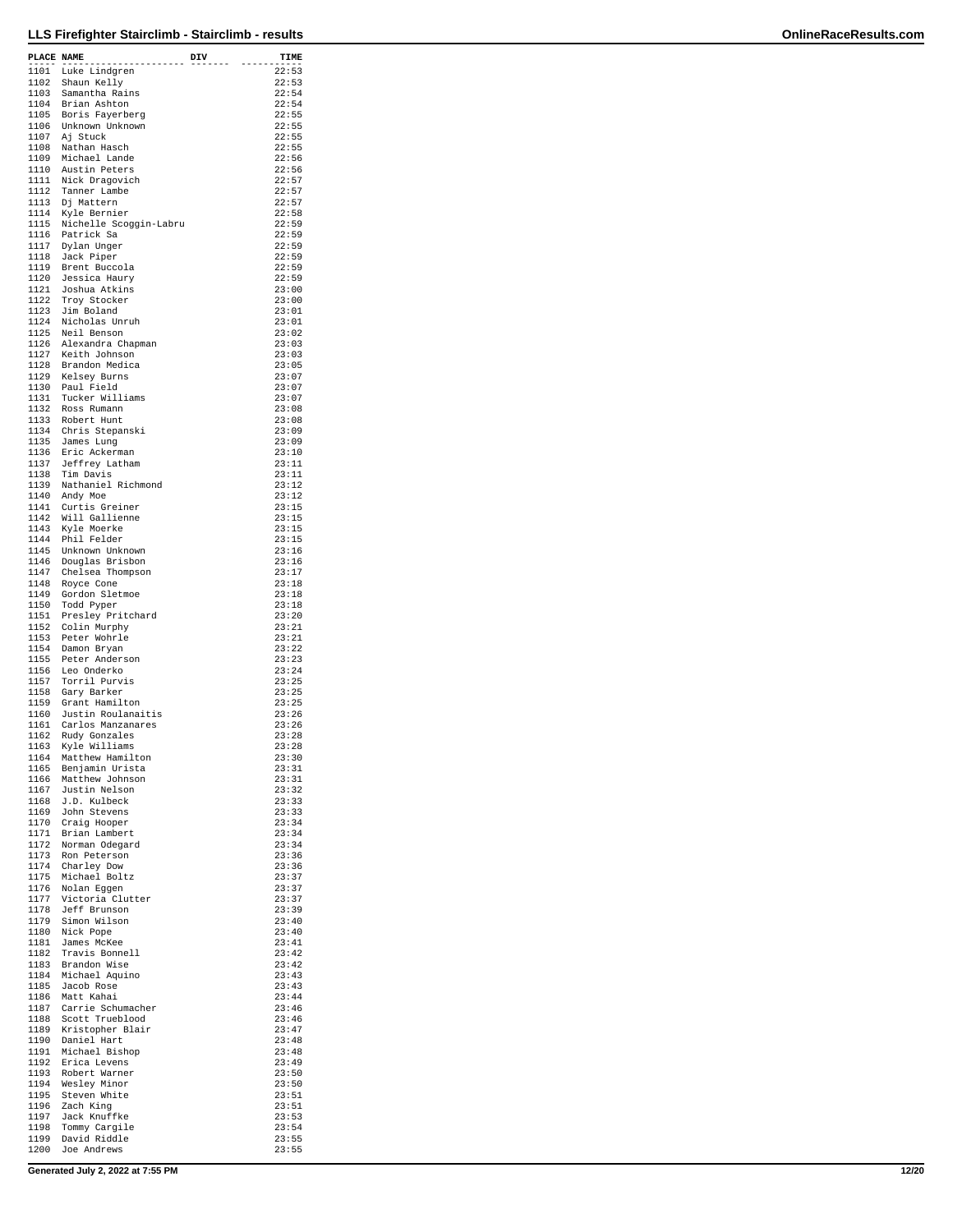| PLACE NAME |                                                                                                        | DIV | TIME           |
|------------|--------------------------------------------------------------------------------------------------------|-----|----------------|
|            | .<br>1201 Brian Del Rosario                                                                            |     | 23:55          |
|            | 1202 David Steele                                                                                      |     | 23:55          |
|            | 1203 Jonathan Walling                                                                                  |     | 23:57<br>23:57 |
|            | 1204 Adan Lopez<br>1205 Tim Hohnbaum                                                                   |     | 23:57          |
|            | 1206 Angus Carpenter                                                                                   |     | 23:57          |
|            | 1207 Tom Cobb                                                                                          |     | 23:58          |
|            | 1208 Robert Hamberg<br>1209 Brandyn Johnson                                                            |     | 23:58<br>24:00 |
|            | 1210 Omar Mejia<br>1211 Victoria Conover                                                               |     | 24:03          |
|            | 1212 Darrel Cassle                                                                                     |     | 24:03<br>24:04 |
|            | 1213 Paul Ingeno                                                                                       |     | 24:04          |
|            | 1214 Antonino Fernandez                                                                                |     | 24:06          |
|            | 1215 Jamie Barros                                                                                      |     | 24:06<br>24:06 |
|            | 1216 Marcus Faumui<br>1217 Jimi Tolmachoff                                                             |     | 24:06          |
|            | 1218 David Hazelton                                                                                    |     | 24:06          |
|            | 1219 Ron Earls<br>1220 George Kourdahi                                                                 |     | 24:06<br>24:07 |
|            |                                                                                                        |     | 24:07          |
|            | 1221 Michael Ahumada<br>1222 Allen Martinez<br>1223 David Camacho                                      |     | 24:08          |
|            | 1224 Joshua Leslie                                                                                     |     | 24:08<br>24:08 |
|            |                                                                                                        |     | 24:10          |
|            | 1225 Unknown Unknown<br>1225 Karl Wiggins<br>1227 Aaron Wong<br>1228 Alex Ramirez<br>1228 Alex Ramirez |     | 24:10          |
|            |                                                                                                        |     | 24:10<br>24:10 |
|            | 1229 Cory Petty                                                                                        |     | 24:10          |
|            | 1230 Jesse Stacy                                                                                       |     | 24:10          |
|            | 1231 Paul Heebink<br>1232 Karl Jacobsen                                                                |     | 24:11<br>24:12 |
|            |                                                                                                        |     | 24:12          |
|            | 1233 Benjamin Nielsen<br>1234 Sam Langheld<br>1235 David Penicook                                      |     | 24:12          |
|            | 1236 Kent Bastrom                                                                                      |     | 24:13<br>24:14 |
|            | 1237 Brett Cameron                                                                                     |     | 24:14          |
|            | 1238 John Buban                                                                                        |     | 24:16          |
|            | 1239 Jacob Wilkins                                                                                     |     | 24:16<br>24:17 |
|            | 1240 Amir Olympia<br>1241 Claude Weidow                                                                |     | 24:18          |
|            | 1242 Craig Patti                                                                                       |     | 24:18          |
|            | 1243 Jamison Bennett<br>1244 Matt Briones                                                              |     | 24:18<br>24:18 |
|            |                                                                                                        |     | 24:18          |
|            | 1245 Bruce Brinson<br>1246 Brendan Craig<br>1247 Michael Beck                                          |     | 24:19          |
|            | 1248 Sean Charon                                                                                       |     | 24:19<br>24:19 |
|            | 1249 Justin Zipperer                                                                                   |     | 24:19          |
|            | 1250 Kris Stewart                                                                                      |     | 24:20          |
|            | 1251 Kc Zachary<br>1252 Schuyller Nagorski                                                             |     | 24:20<br>24:20 |
|            | 1253 David Meissner                                                                                    |     | 24:20          |
|            | 1254 Janet Patrick                                                                                     |     | 24:21          |
| 1255       | Taylor Carr<br>1256 Devan Schipper                                                                     |     | 24:21<br>24:22 |
|            | 1257 Jennifer Porter                                                                                   |     | 24:23          |
|            | 1258 Maryn Otto                                                                                        |     | 24:24          |
|            | 1259 Marcel Medina<br>1260 Taylor Walton                                                               |     | 24:24<br>24:24 |
|            | 1261 Michael Longmire                                                                                  |     | 24:26          |
|            | 1262 Alexander Cole Soli                                                                               |     | 24:27          |
| 1263       | Trey Markley<br>1264 Logan Mezan                                                                       |     | 24:28<br>24:28 |
|            | 1265 Jakub Sporna                                                                                      |     | 24:28          |
| 1266       | Alec Day                                                                                               |     | 24:30          |
|            | 1267 Mike Morton<br>1268 Zachary Spears                                                                |     | 24:30<br>24:30 |
|            | 1269 Matthew Cooper                                                                                    |     | 24:31          |
|            | 1270 Michael Tappert                                                                                   |     | 24:32          |
|            | 1271 Andrew Schneider<br>1272 Ryan Perez                                                               |     | 24:33<br>24:34 |
|            | 1273 Cj Erickson                                                                                       |     | 24:35          |
|            | 1274 Scott Wilson                                                                                      |     | 24:36          |
|            | 1275 Roy Hansen                                                                                        |     | 24:36<br>24:36 |
|            | 1276 Bryson Correa<br>1277 Coit Souza                                                                  |     | 24:37          |
|            | 1278 Evan Herling                                                                                      |     | 24:38<br>24:38 |
|            | 1279 Douglas Cassidy<br>1280 Jesse McDaniel                                                            |     | 24:40          |
|            | 1281 Ryan Kimminau                                                                                     |     | 24:41          |
|            | 1282 John Sliva                                                                                        |     | 24:41          |
|            | 1283 Blair Cottrell<br>1284 Chris Hussey                                                               |     | 24:42<br>24:42 |
| 1285       | Travis Martin                                                                                          |     | 24:44          |
|            | 1286 Cody Strickland<br>1287 Ryan Bota                                                                 |     | 24:45<br>24:45 |
|            | 1288 Ryan Doherty                                                                                      |     | 24:46          |
|            | 1289 Isaac Rivera                                                                                      |     | 24:46          |
|            | 1290 Cory Gray<br>1291 Russell Hermann                                                                 |     | 24:46<br>24:47 |
|            | 1292 James Mitchell                                                                                    |     | 24:50          |
|            | 1293 Colton Steinke                                                                                    |     | 24:51          |
|            | 1294 Dan Nelson<br>1295 Kc Whitehouse                                                                  |     | 24:51<br>24:52 |
|            | 1296 Jonathan Glanville                                                                                |     | 24:52          |
| 1297       | Kayla Zilbauer                                                                                         |     | 24:55          |
|            | 1298 Hayden Smallbeck<br>1299 Jenny Pelster                                                            |     | 24:56<br>24:57 |
|            | 1300 Brandon Willis                                                                                    |     | 24:58          |

**Generated July 2, 2022 at 7:55 PM 13/20**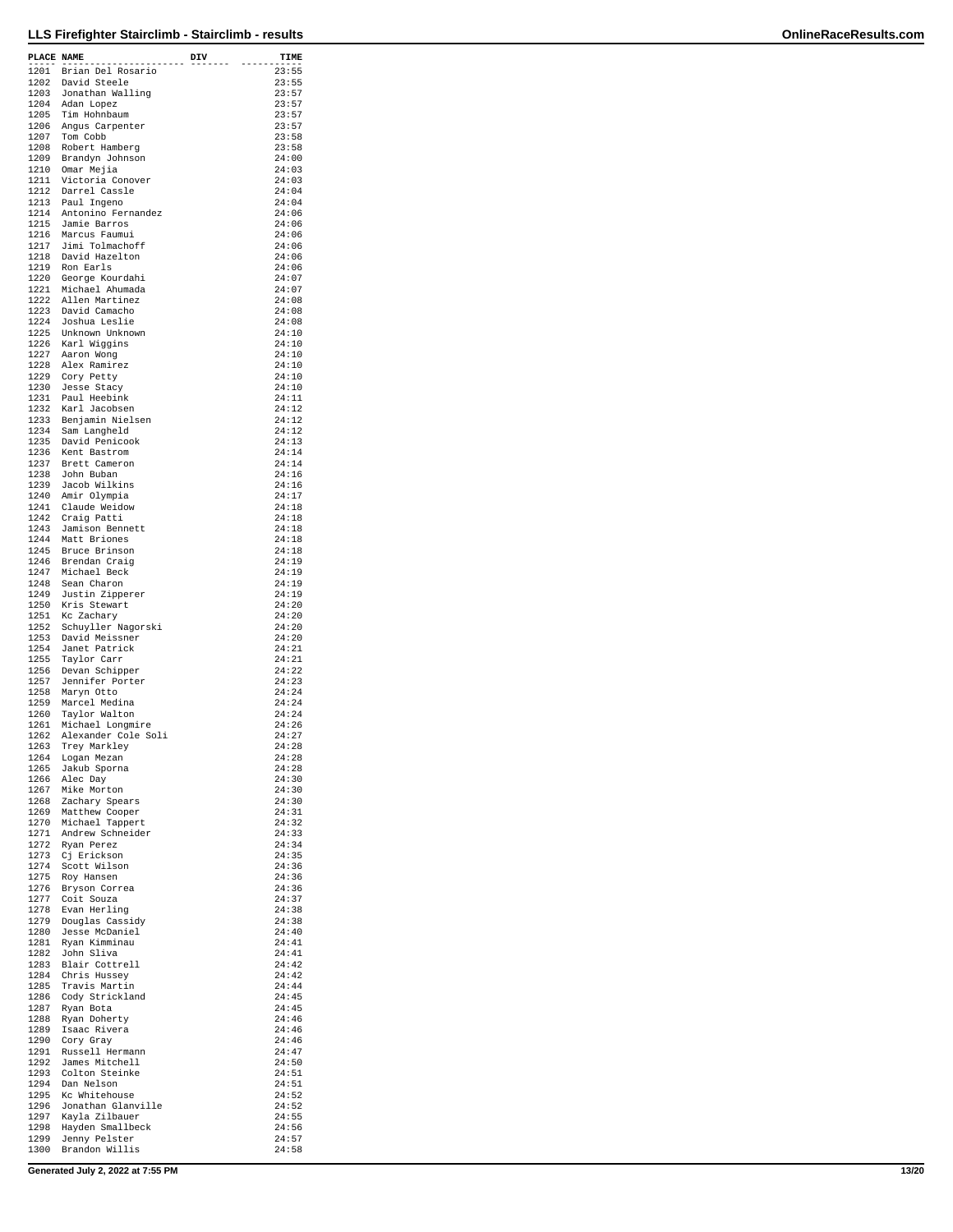| PLACE NAME |                                              | DIV | TIME           |
|------------|----------------------------------------------|-----|----------------|
| 1301       | ---------------<br>Ralph Thompson            |     | 24:58          |
| 1302       | Meghan McClain                               |     | 24:58          |
| 1303       | Zak Hansen                                   |     | 25:02          |
| 1304       | Anna Melillo                                 |     | 25:02          |
| 1306       | 1305 Eric Enders<br>Chris Hoffman            |     | 25:04<br>25:04 |
| 1307       | Norman Dykesten                              |     | 25:05          |
|            | 1308 Kyle Jonsson                            |     | 25:06          |
|            | 1309 Cody Chester                            |     | 25:07          |
| 1310       | Kayla Eychner                                |     | 25:07          |
|            | 1311 Jason Parlari<br>1312 Kent Hemseri      |     | 25:10<br>25:10 |
|            |                                              |     | 25:10          |
|            | 1313 Paul Liebig<br>1314 Tim Whittaker       |     | 25:11          |
|            | 1315 Megan McGrew                            |     | 25:12          |
|            | 1316 Drew Perry<br>1317 Kevin O'Brien        |     | 25:13<br>25:13 |
|            | 1318 Jeff Tomlinson                          |     | 25:14          |
| 1319       | Scott Thomas                                 |     | 25:15          |
|            | 1320 Edward Baze                             |     | 25:16          |
| 1322       | 1321 Jose Martinez<br>Colton Fogelberg       |     | 25:16<br>25:18 |
|            | 1323 Dana Bergstrom                          |     | 25:20          |
|            | 1324 Joe Kelleher                            |     | 25:21          |
|            | 1325 Matt Sisler                             |     | 25:21          |
|            | 1326 James Lee<br>1327 Evan Armstrong        |     | 25:22<br>25:22 |
|            | 1328 Unknown Unknown                         |     | 25:24          |
|            | 1329 Justin Reddig                           |     | 25:24          |
|            | 1330 Amber Harris                            |     | 25:26          |
| 1331       | Stephen Zachar<br>1332 Tiffany Woods         |     | 25:27<br>25:28 |
|            | 1333 Jake Frame                              |     | 25:30          |
| 1334       | Ryan Brumfield                               |     | 25:30          |
|            | 1335 Stephen Major                           |     | 25:31          |
| 1336       | Tyler Dawson                                 |     | 25:31<br>25:31 |
| 1337       | Trevor Ashe<br>1338 John Ryan                |     | 25:31          |
|            | 1339 Nic Turner                              |     | 25:32          |
|            | 1340 Dustin Gardner                          |     | 25:32          |
|            | 1341 Edward Clark                            |     | 25:33          |
| 1343       | 1342 Greg Nowak<br>Jeff Williams             |     | 25:34<br>25:34 |
|            | 1344 Jon Gabelein                            |     | 25:35          |
|            | 1345 Erik Hotchkiss                          |     | 25:35          |
|            | 1346 Bren Corcoran<br>1347 Marcus Smith      |     | 25:35          |
|            | 1348 Mike Hilbert                            |     | 25:36<br>25:36 |
| 1349       | Kristopher Belfield                          |     | 25:36          |
|            | 1350 Katrina Knowlton                        |     | 25:38          |
|            | 1351 Bruce Kroon                             |     | 25:38          |
| 1352       | Valerie Marshall Solan<br>1353 Kehlen Sachet |     | 25:39<br>25:40 |
|            | 1354 Doug Ulsh                               |     | 25:41          |
| 1355       | Jacob Schreiber                              |     | 25:42          |
| 1357       | 1356 Brandon Jones                           |     | 25:42<br>25:43 |
| 1358       | Jodi Corrigan<br>Nevil Humphreys             |     | 25:43          |
|            | 1359 Jeremy Elmore                           |     | 25:44          |
|            | 1360 Matt Pidjeon                            |     | 25:44          |
| 1361       | Travis Gooch                                 |     | 25:45          |
| 1362       | Jason Osborne<br>1363 Chris Finley           |     | 25:46<br>25:48 |
|            | 1364 Robert Seda                             |     | 25:48          |
|            | 1365 Sven Hall                               |     | 25:48          |
|            | 1366 Kevin Correa                            |     | 25:49          |
|            | 1367 Mark Jung<br>1368 Timothy Coles         |     | 25:49<br>25:50 |
|            | 1369 Michael Ottesen                         |     | 25:50          |
| 1370       | Alex Fatkin                                  |     | 25:54          |
|            | 1371 Jen Turner<br>1372 Rory Eaden           |     | 25:55<br>25:56 |
|            | 1373 Robert Jones                            |     | 25:57          |
|            | 1374 Richard McBride                         |     | 25:57          |
|            | 1375 Devin Smith                             |     | 25:57          |
|            | 1376 Brian Legato<br>1377 Tim Traudt         |     | 25:57          |
|            | 1378 Bryan Vincent                           |     | 25:58<br>26:00 |
|            | 1379 Holly Low                               |     | 26:01          |
|            | 1380 Nicole Schmidt                          |     | 26:03          |
| 1382       | 1381 Gregg Kniss                             |     | 26:04<br>26:05 |
|            | Cody Winters<br>1383 Jenna Rovig             |     | 26:07          |
|            | 1384 Dave Doornink                           |     | 26:09          |
|            | 1385 Roberto Villalpanndo                    |     | 26:09          |
|            | 1386 Steven Vargas                           |     | 26:10<br>26:13 |
|            | 1387 Nick Karstetter<br>1388 Jeffrey Bugh    |     | 26:13          |
|            | 1389 Tate Newell                             |     | 26:15          |
|            | 1390 Jeremy Dixon                            |     | 26:17          |
| 1391       | Harrison Hause                               |     | 26:18          |
|            | 1392 Kris Osera<br>1393 Jeremy Gillette      |     | 26:18<br>26:19 |
| 1394       | Zachary Parker                               |     | 26:20          |
|            | 1395 Logan Smith                             |     | 26:20          |
| 1397       | 1396 Michael Gordon<br>Tim Mann              |     | 26:21<br>26:22 |
|            | 1398 Sammy Rodriguez                         |     | 26:22          |
|            | 1399 Ryan Jaderquist                         |     | 26:22          |
|            | 1400 Jonathan Schill                         |     | 26:23          |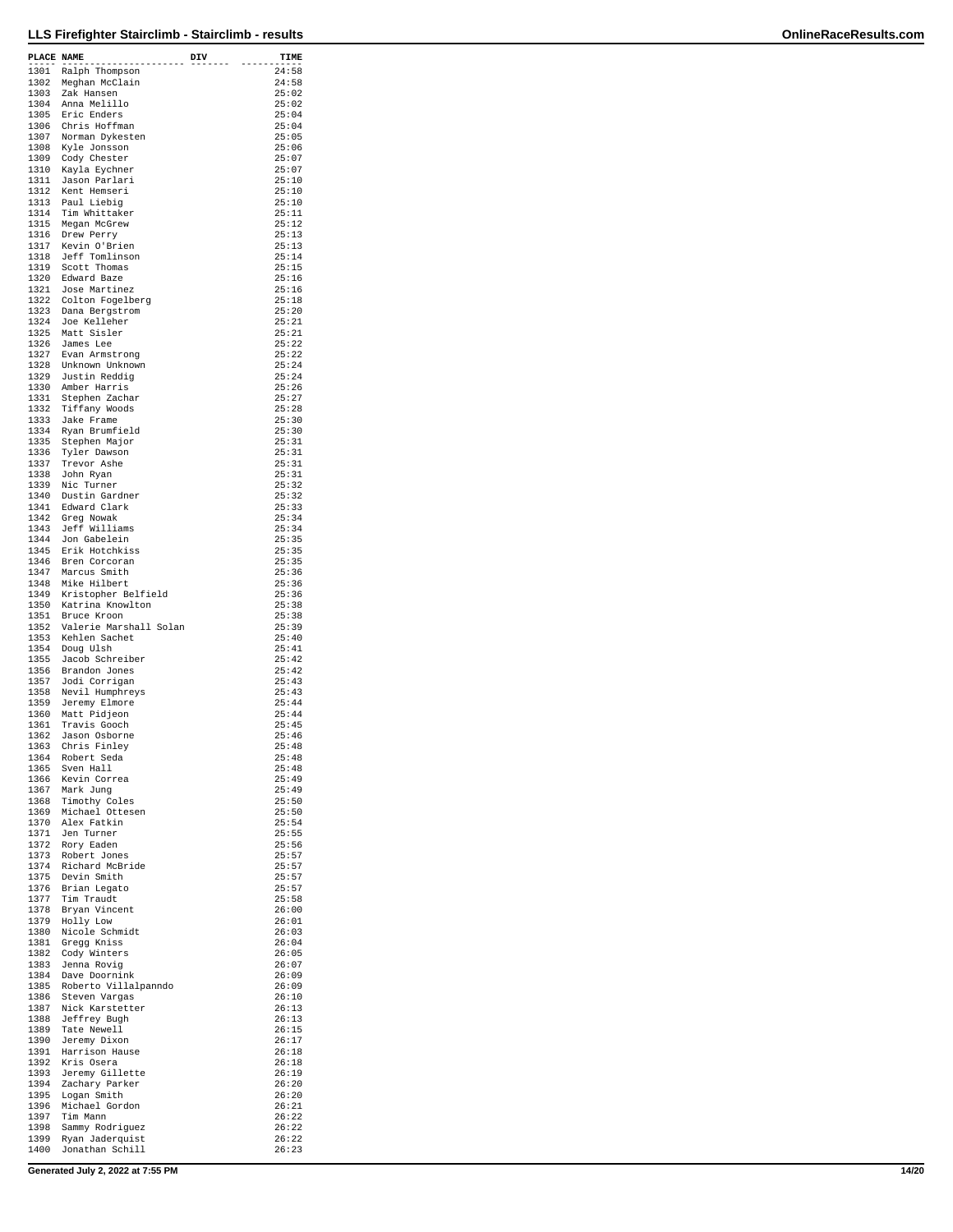| PLACE NAME   | --------                                   | DIV | TIME           |
|--------------|--------------------------------------------|-----|----------------|
| 1401         | Gavin Horst                                |     | 26:25          |
| 1402         | Tanner Wright                              |     | 26:26          |
| 1403         | Thomas Aamodt                              |     | 26:27          |
|              | 1404 Josh Yancey                           |     | 26:27          |
| 1405         | Evan Markovich<br>1406 Kelly Melton        |     | 26:28<br>26:30 |
| 1407         | Mike Smith                                 |     | 26:30          |
| 1408         | Bruce Martin                               |     | 26:31          |
|              | 1409 Mark Hernandez                        |     | 26:31          |
|              | 1410 Gabe Gurule                           |     | 26:33          |
| 1411         | Nicholas Sheridan                          |     | 26:34          |
|              | 1412 Shawn Anastasia                       |     | 26:35          |
| 1413         | Jillian Roberts                            |     | 26:36          |
|              | 1414 Larry Whithorn                        |     | 26:36          |
|              | 1415 Kyle Johnson                          |     | 26:36          |
|              | 1416 Chau Nguyen                           |     | 26:37          |
| 1417         | Mark Frazier                               |     | 26:37          |
|              | 1418 Geoffrey Jacobs                       |     | 26:38          |
| 1419<br>1420 | Anthony Rhead                              |     | 26:38<br>26:39 |
|              | Kyle Davison<br>1421 Lucas Hughes          |     | 26:39          |
|              | 1422 Justin Santos                         |     | 26:40          |
|              | 1423 Anthony Forrand                       |     | 26:40          |
|              | 1424 Derek Williamson                      |     | 26:42          |
| 1425         | Ryan Anderson                              |     | 26:43          |
| 1426         | Robb Milano                                |     | 26:43          |
|              | 1427 Rodrigo Cornejo Lorca                 |     | 26:44          |
|              | 1428 Brittney Wuesthoff                    |     | 26:44          |
|              | 1429 Laurie Lamp                           |     | 26:44          |
| 1431         | 1430 Samuel Troutt                         |     | 26:45<br>26:45 |
| 1432         | Jaydena Hull                               |     | 26:47          |
|              | Dave McCarthy<br>1433 Chad Sheldrew        |     | 26:47          |
|              | 1434 Kolby Kerbs                           |     | 26:47          |
| 1435         | Jason Johnson                              |     | 26:50          |
|              | 1436 Jon Middleton                         |     | 26:50          |
| 1437         | Peter Hereth                               |     | 26:51          |
| 1438         | Jody Lovejoy                               |     | 26:52          |
|              | 1439 Charles Esseling                      |     | 26:52          |
|              | 1440 Cameron Cadle                         |     | 26:52          |
|              | 1441 Daniel Price                          |     | 26:53          |
|              | 1442 Shaye Hogerhuis                       |     | 26:54          |
|              | 1443 Michael Groat<br>1444 David Goodwin   |     | 26:55<br>26:58 |
|              | 1445 Michael Wheeler                       |     | 27:01          |
|              | 1446 Ethan Colby                           |     | 27:04          |
| 1447         | Delrey Romero                              |     | 27:04          |
|              | 1448 Ashley Hann                           |     | 27:04          |
|              | 1449 Mike Penunuri                         |     | 27:06          |
| 1450         | Andrew Foster                              |     | 27:07          |
|              | 1451 Bryan Sanchez<br>1452 Unknown Unknown |     | 27:07<br>27:08 |
| 1453         | Mick Lewis                                 |     | 27:10          |
|              | 1454 Margie Brueckner                      |     | 27:11          |
| 1455         | Jason Bostic                               |     | 27:12          |
| 1456         | Andrew Mattheis                            |     | 27:12          |
| 1457         | Jason Gonzalez                             |     | 27:19          |
|              | 1458 Derik Persons                         |     | 27:19          |
| 1459         | James Ashford-Brown                        |     | 27:21          |
|              | 1460 Julia Thomas<br>Kristian Forbey       |     | 27:22<br>27:22 |
| 1461<br>1462 | Kelsey Cavill                              |     | 27:22          |
| 1463         | Scott Garrelts                             |     | 27:24          |
| 1464         | Darrel Normandy                            |     | 27:26          |
| 1465         | Steve McCabe                               |     | 27:28          |
| 1466         | Scott Lunde                                |     | 27:31          |
| 1467         | Daniel Garcia                              |     | 27:31          |
|              | 1468 Sean George                           |     | 27:32          |
|              | 1469 Joe Tambe                             |     | 27:33<br>27:33 |
|              | 1470 Curtis Naugle                         |     | 27:35          |
|              | 1471 Jake Tiffany<br>1472 Michael Swehla   |     | 27:37          |
| 1473         | Justin Torres                              |     | 27:37          |
|              | 1474 Brian Jones                           |     | 27:37          |
|              | 1475 Luis Szarko                           |     | 27:38          |
|              | 1476 Robert Smith                          |     | 27:39          |
| 1477         | Bradley Keen                               |     | 27:40          |
| 1479         | 1478 Silas Ohlgren<br>Kip Wardell          |     | 27:40<br>27:42 |
| 1480         | Matthew Lachance                           |     | 27:43          |
|              | 1481 Chelsea Motzer                        |     | 27:45          |
|              | 1482 Jake Linde                            |     | 27:45          |
|              | 1483 Brian Bement                          |     | 27:45          |
|              | 1484 Brianna Moore                         |     | 27:45          |
| 1485         | Justin Madden                              |     | 27:47          |
| 1486         | Mike Lewis                                 |     | 27:48          |
|              | 1487 David Ward<br>1488 William Jividan    |     | 27:51<br>27:51 |
| 1489         | Tyler Jacobson                             |     | 27:51          |
|              | 1490 William Roseburg                      |     | 27:51          |
| 1491         | Donald Rusher                              |     | 27:51          |
|              | 1492 Jeffery Matschke                      |     | 27:52          |
|              | 1493 Brian Newbill                         |     | 27:53          |
|              | 1494 Monica Myers                          |     | 27:54          |
|              | 1495 Colton Schmidt                        |     | 27:54          |
| 1497         | 1496 Antonio Castillo<br>Jessica Hanna     |     | 27:54<br>27:57 |
| 1498         | Jennifer Reed                              |     | 27:58          |
| 1499         | Brandon Wall                               |     | 27:58          |
|              | 1500 Adam Lamb                             |     | 27:58          |

**Generated July 2, 2022 at 7:55 PM 15/20**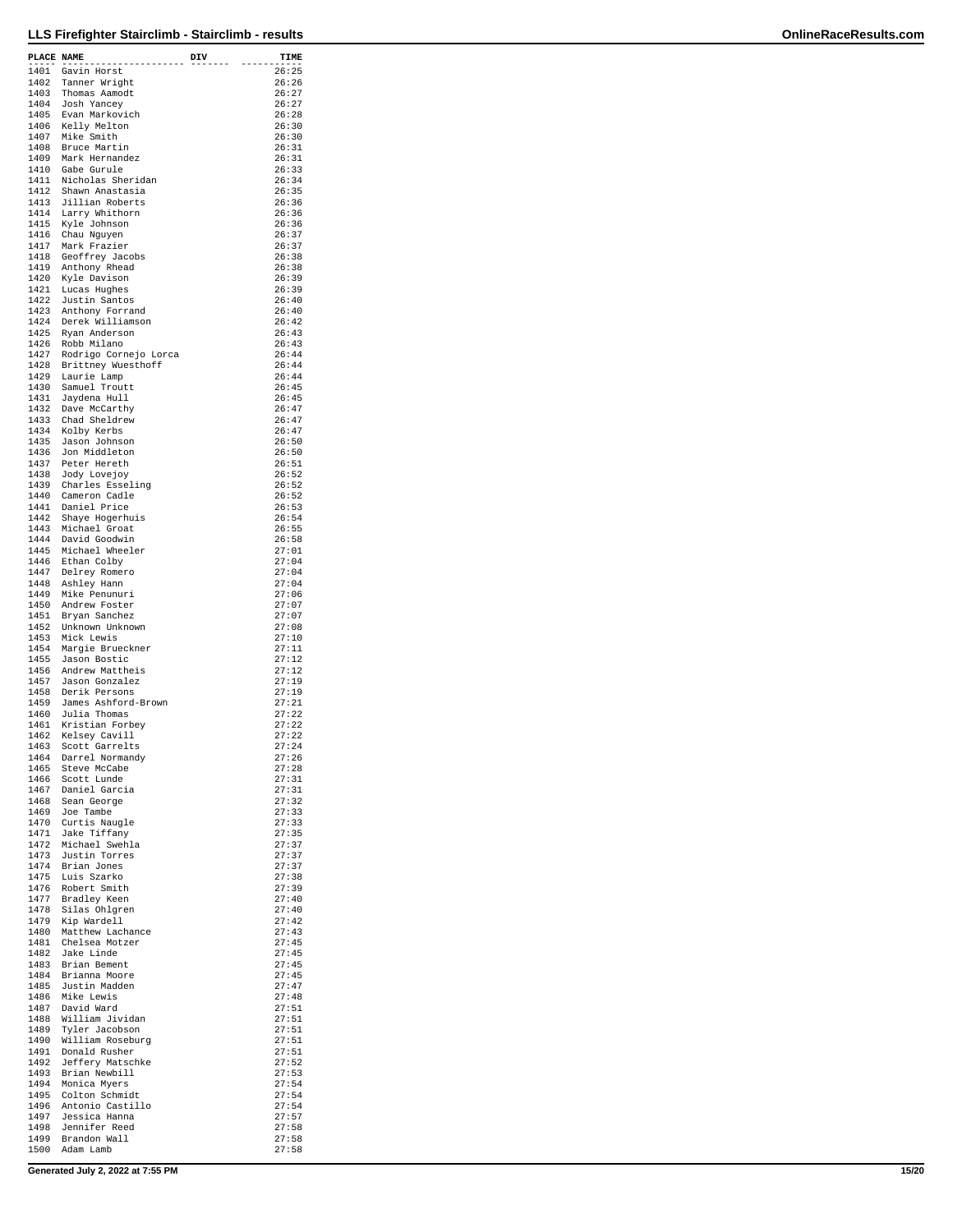| PLACE NAME   |                                             | DIV | TIME           |
|--------------|---------------------------------------------|-----|----------------|
|              | .<br>1501 Kelly Griffin                     |     | 28:00          |
| 1502         | Dustin Jensen                               |     | 28:02          |
|              | 1503 Cody Moore                             |     | 28:03          |
| 1504         | James Marsh III                             |     | 28:04          |
| 1506         | 1505 Kirk Robinson                          |     | 28:07<br>28:07 |
| 1507         | Craig Griffin<br>Matthew Wessell            |     | 28:08          |
|              | 1508 Jeff Piephoff                          |     | 28:08          |
|              | 1509 Christopher Craig                      |     | 28:09          |
|              | 1510 David Douglas                          |     | 28:10          |
| 1512         | 1511 Jonathon Smith<br>Carsen Smith         |     | 28:10<br>28:13 |
|              | 1513 Robert Edie                            |     | 28:15          |
|              | 1514 Martin Del Toro                        |     | 28:15          |
|              | 1515 Kevin Yeadon                           |     | 28:16          |
|              | 1516 Brian Luke<br>1517 Michael Johnson     |     | 28:16<br>28:16 |
|              | 1518 Anja Dean                              |     | 28:17          |
| 1519         | Nathan Rasmussen                            |     | 28:18          |
|              | 1520 Michael Thomsen                        |     | 28:19          |
|              | 1521 Ryan Palmberg<br>1522 Billie Kirwin    |     | 28:21<br>28:22 |
|              | 1523 Monty Kirkpatrick                      |     | 28:23          |
|              | 1524 Charles Johnson                        |     | 28:23          |
| 1525         | Patrick Noland                              |     | 28:24          |
|              | 1526 Janell Murry<br>1527 Steven Silva      |     | 28:24<br>28:24 |
|              | 1528 Stephen Procedo                        |     | 28:26          |
|              | 1529 Harold Scoggins                        |     | 28:26          |
|              | 1530 Kara Putnam                            |     | 28:26          |
| 1531         | Steve Heitman<br>1532 David Bair            |     | 28:27<br>28:28 |
|              | 1533 Troy Hesse                             |     | 28:30          |
|              | 1534 Justin Cox                             |     | 28:30          |
|              | 1535 Jon Keller                             |     | 28:31          |
| 1537         | 1536 Marcus Howle<br>Christiana Davis       |     | 28:33<br>28:34 |
|              | 1538 Dana Willden                           |     | 28:34          |
|              | 1539 Curtis Walsh                           |     | 28:35          |
|              | 1540 Gabe Nelson                            |     | 28:36          |
|              | 1541 Cameron De Salvo<br>1542 Ryan Orseth   |     | 28:37<br>28:37 |
| 1543         | Joshua Brakefield                           |     | 28:40          |
|              | 1544 Geneva Wilson                          |     | 28:41          |
|              | 1545 Chris Jones                            |     | 28:42          |
|              | 1546 Erik Brandenburger<br>1547 Chris Booth |     | 28:43<br>28:43 |
| 1548         | Carl Bryant                                 |     | 28:46          |
| 1549         | Nicole Gates                                |     | 28:52          |
|              | 1550 Austin Foulke                          |     | 28:52          |
| 1552         | 1551 Jared Barrett<br>Andrew Oliveros       |     | 28:53<br>28:53 |
|              | 1553 Mike Kehl                              |     | 28:56          |
|              | 1554 Aaron Martin                           |     | 28:56          |
| 1555         | Gerald Bunch                                |     | 28:59          |
|              | 1556 Jeremiah Arvish<br>1557 Joshua Munger  |     | 29:00<br>29:00 |
| 1558         | Manuel Lafarga                              |     | 29:00          |
| 1559         | Tyler Gage                                  |     | 29:02          |
|              | 1560 Justin Hensley                         |     | 29:06          |
| 1561         | Alexis Moore<br>1562 Landon D'Antonio       |     | 29:07<br>29:09 |
| 1563         | Shawn Garrett                               |     | 29:09          |
| 1564         | Taylor Hoehn                                |     | 29:11          |
| 1565         | Timothy Arabit                              |     | 29:14          |
| 1566<br>1567 | Bradley Shumate<br>Kurt Mann                |     | 29:15<br>29:17 |
|              | 1568 Brittani Oliver Skipwo                 |     | 29:19          |
|              | 1569 Jason Helms                            |     | 29:20          |
|              | 1570 Brad Harris                            |     | 29:20          |
|              | 1571 John Watterson<br>1572 Ryan Read       |     | 29:22<br>29:23 |
| 1573         | Chelsea Lovejoy                             |     | 29:23          |
| 1574         | Tallie Jackson                              |     | 29:23          |
| 1576         | 1575 Mike Williams<br>Zach Adkins           |     | 29:24<br>29:24 |
| 1577         | Shane Rice                                  |     | 29:27          |
| 1578         | Paul Marrero                                |     | 29:28          |
| 1579         | Rudy Clark                                  |     | 29:31          |
| 1580         | Timothy Dowdy                               |     | 29:33<br>29:36 |
|              | 1581 Mark Taylor<br>1582 Jason Graebner     |     | 29:39          |
|              | 1583 Jason Gallagher                        |     | 29:40          |
| 1584         | Dennis Taggart                              |     | 29:41          |
| 1585         | Devin Smith<br>1586 Mike Lunn               |     | 29:42<br>29:42 |
|              | 1587 Danny Hinton                           |     | 29:44          |
|              | 1588 Jerem Rhoades                          |     | 29:45          |
|              | 1589 Megan Jozwiak                          |     | 29:46          |
| 1590<br>1591 | Scott Weinert<br>Henry Avery                |     | 29:52<br>29:52 |
| 1592         | Travis Bonfiglio                            |     | 29:53          |
|              | 1593 Gretchen Dewitte                       |     | 29:54          |
|              | 1594 Brian Hyland                           |     | 29:55          |
| 1596         | 1595 Matthew Runte<br>Brendan Rothwell      |     | 29:57<br>29:59 |
| 1597         | Cat Radovich                                |     | 30:00          |
|              | 1598 Nicholas Boyce                         |     | 30:00          |
|              | 1599 Amber Henderson<br>1600 Brett Jones    |     | 30:00<br>30:05 |
|              |                                             |     |                |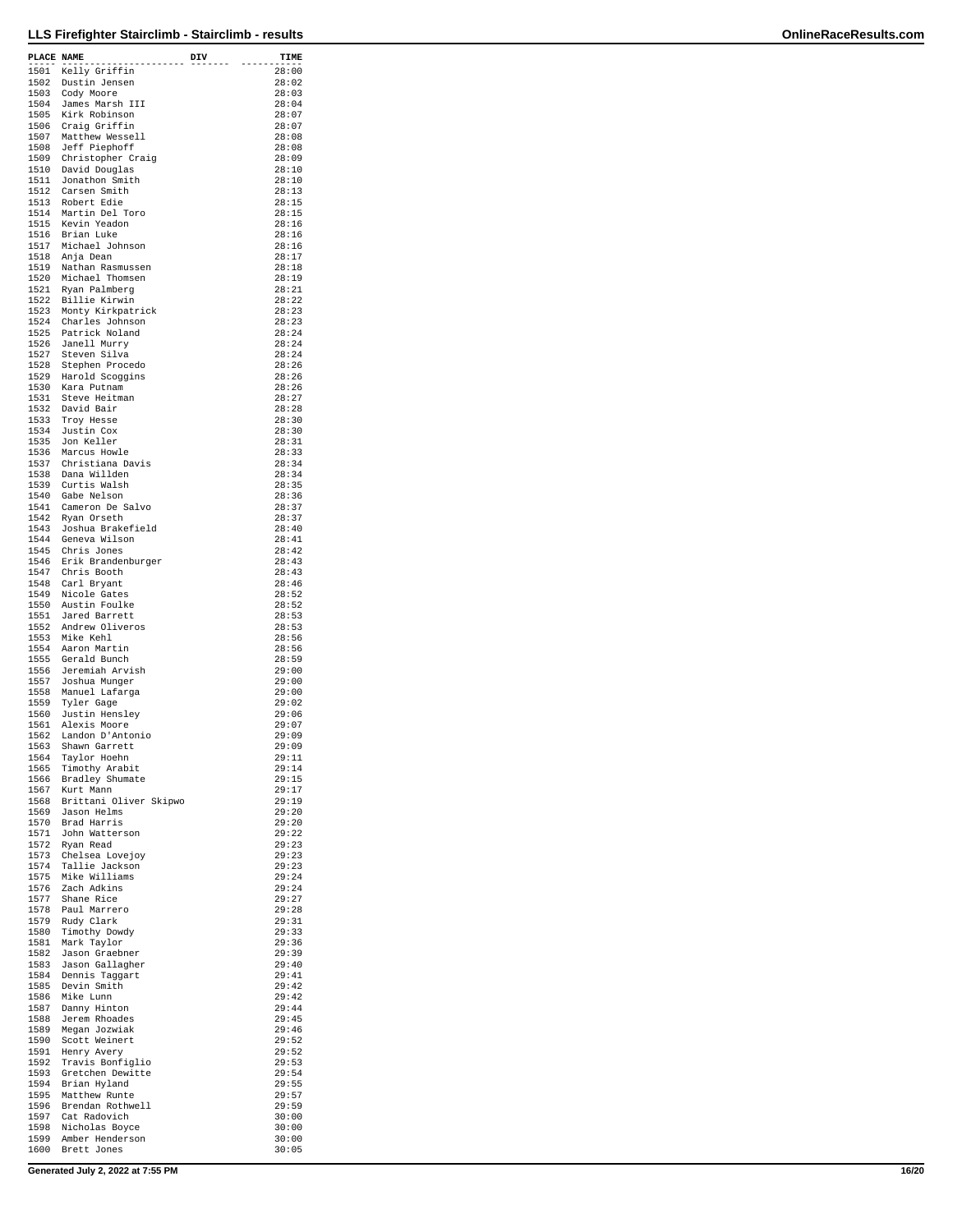| PLACE NAME | -----------------                             | DIV | TIME           |
|------------|-----------------------------------------------|-----|----------------|
|            | 1601 Matthew Branley                          |     | 30:06          |
|            | 1602 Russell Calcote                          |     | 30:07<br>30:11 |
|            | 1603 Austin Simons<br>1604 Joel Pratt         |     | 30:11          |
|            | 1605 Douglas Baily                            |     | 30:12          |
|            | 1606 Kalen Haugen<br>1607 Jeffrey Stanley     |     | 30:14          |
|            | 1608 Cody Manzi                               |     | 30:15<br>30:17 |
|            | 1609 Brad Patterson                           |     | 30:20          |
|            | 1610 Leila Pavolich                           |     | 30:20          |
|            | 1611 Vincent Gomez<br>1612 Eric Dolan         |     | 30:21<br>30:22 |
|            | 1613 Mathew Lee                               |     | 30:22          |
|            | 1614 Riley Leach                              |     | 30:24          |
|            | 1615 Thomas Robinson                          |     | 30:25<br>30:27 |
|            | 1616 Gilberto Venegas<br>1617 Mark Milson     |     | 30:27          |
|            | 1618 Willy Giddings                           |     | 30:28          |
|            | 1619 Thomas Laxton                            |     | 30:30          |
|            | 1620 Nikki Ayers<br>1621 Robyn Smith          |     | 30:30<br>30:31 |
|            | 1622 Cassandra Knierim                        |     | 30:32          |
|            | 1623 Matthew Hodge                            |     | 30:32          |
|            | 1624 Frank Abac<br>1625 Robert Pilkinton      |     | 30:34          |
|            | 1626 Joe Palombi                              |     | 30:34<br>30:34 |
|            | 1627 Thomas Hobi                              |     | 30:35          |
|            | 1628 Ed Ferro                                 |     | 30:36          |
|            | 1629 Jenae Lewallen                           |     | 30:37          |
|            | 1630 Zach Sullivan<br>1631 Kurt Bartelheimer  |     | 30:39<br>30:46 |
|            | 1632 Daniel Storer                            |     | 30:49          |
|            | 1633 Ricky Granados                           |     | 30:51          |
|            | 1634 John Neil                                |     | 30:54          |
|            | 1635 John Colvin<br>1636 Alexandria Lind      |     | 30:54<br>30:55 |
|            | 1637 Dave Cisar                               |     | 30:57          |
|            | 1638 Ayden Zimmerman                          |     | 30:59          |
|            | 1639 Keaton Christian                         |     | 30:59          |
|            | 1640 Samantha Strombach<br>1641 Luis Zaragoza |     | 30:59<br>31:00 |
|            | 1642 Mark Voigt                               |     | 31:04          |
|            | 1643 Bryan Cotter                             |     | 31:05          |
|            | 1644 Eric Lawson                              |     | 31:13          |
|            | 1645 Brandon Fries<br>1646 Mariah Young       |     | 31:15<br>31:18 |
|            | 1647 Chris Hunt                               |     | 31:21          |
|            | 1648 Scott Pulido                             |     | 31:26          |
|            | 1649 Daniel Suarez                            |     | 31:27          |
|            | 1650 Dan Wilson<br>1651 Dain Houske           |     | 31:29<br>31:29 |
|            | 1652 Lionel Martinez                          |     | 31:33          |
|            | 1653 Sarah Merrick                            |     | 31:35          |
|            | 1654 Philip Nageotte                          |     | 31:36          |
| 1655       | Corey Gorham<br>1656 Larissa Rohr             |     | 31:37<br>31:39 |
|            | 1657 Melissa Mohilla                          |     | 31:42          |
|            | 1658 Brendan Cleary                           |     | 31:43          |
|            | 1659 Blair Brock                              |     | 31:44          |
|            | 1660 Alexis Storms<br>1661 Eric Hemenway      |     | 31:45<br>31:50 |
|            | 1662 Marcus Wells                             |     | 31:51          |
|            | 1663 Kyle Villeneuve                          |     | 31:51          |
| 1664       | Patrick Dinneen<br>1665 Brian Mangis          |     | 31:52<br>31:56 |
|            | 1666 Gracen Hurst                             |     | 32:00          |
| 1667       | Lorrie Jones                                  |     | 32:07          |
|            | 1668 James Longie                             |     | 32:08          |
|            | 1669 Lawrence Doll<br>1670 Ryan Feser         |     | 32:08<br>32:10 |
|            | 1671 Matthew Kinnee                           |     | 32:12          |
|            | 1672 Ryan Lind                                |     | 32:12          |
|            | 1673 Mark Correira                            |     | 32:12          |
|            | 1674 Tiffany Moyes<br>1675 Eric Norris        |     | 32:14<br>32:14 |
| 1676       | Emily Tyrrell                                 |     | 32:19          |
|            | 1677 Alexander Turner                         |     | 32:20          |
|            | 1678 Michael Bozeman                          |     | 32:26          |
|            | 1679 Eric Coston<br>1680 Justin Hayes         |     | 32:26<br>32:26 |
|            | 1681 David Brown                              |     | 32:27          |
| 1682       | Peter Kampen                                  |     | 32:33          |
|            | 1683 Tiago Pacheco                            |     | 32:34          |
|            | 1684 Jared Shepard<br>1685 Stephen Jackson    |     | 32:37<br>32:37 |
|            | 1686 Matthew Black                            |     | 32:49          |
|            | 1687 James Grover                             |     | 32:50          |
| 1688       | Byron Brown                                   |     | 32:51          |
|            | 1689 Daniel Montana<br>1690 Kasey Jo Weigley  |     | 32:54<br>32:57 |
| 1691       | Marnie Fox                                    |     | 33:00          |
|            | 1692 Steven Barberie                          |     | 33:00          |
|            | 1693 Robyn Sease                              |     | 33:01          |
|            | 1694 Dawn Felt<br>1695 Chuck Ettel            |     | 33:03<br>33:10 |
|            | 1696 Amy Weddle                               |     | 33:11          |
| 1697       | Brian McAuliffe                               |     | 33:11          |
| 1698       | Izak Hamilton<br>1699 Wyatt Moss              |     | 33:12<br>33:16 |
|            | 1700 Joaquin Valdes                           |     | 33:19          |

**Generated July 2, 2022 at 7:55 PM 17/20**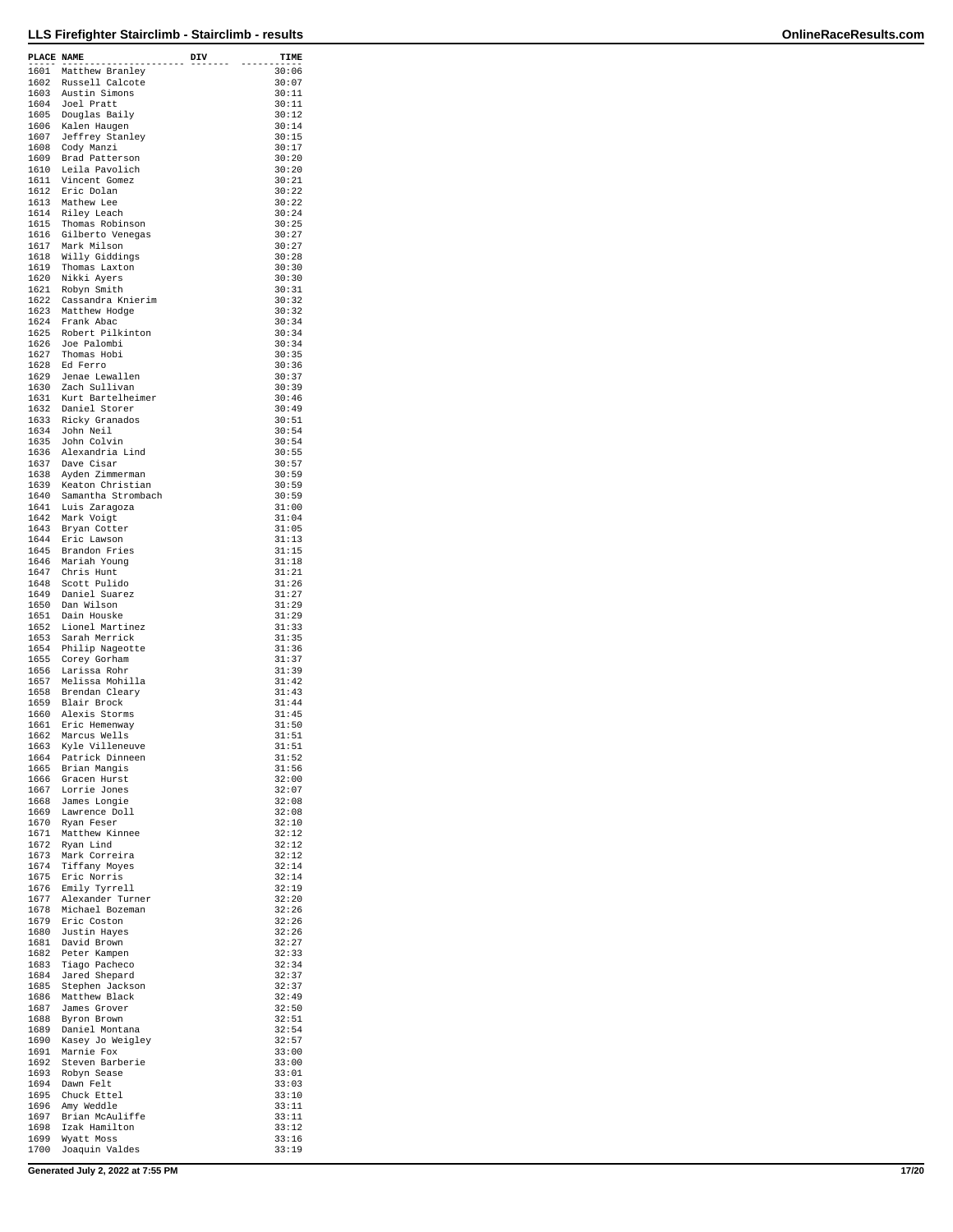| PLACE NAME   |                                                  | DIV | TIME           |
|--------------|--------------------------------------------------|-----|----------------|
| 1701         | .<br>Gary Long                                   |     | 33:23          |
| 1702         | Joshua Scott                                     |     | 33:25          |
| 1703         | James McGrath                                    |     | 33:27<br>33:29 |
| 1704<br>1705 | Michael Williamson<br>Keith Reitz                |     | 33:29          |
| 1706         | Kevin Williams                                   |     | 33:30          |
| 1707         | Joseph Harder                                    |     | 33:30          |
| 1708<br>1709 | Sehar Bokhari<br>Igor Raskin                     |     | 33:35<br>33:36 |
| 1710         | Aaron Leuck                                      |     | 33:36          |
| 1711         | Shayna Pichler                                   |     | 33:41          |
| 1712<br>1713 | James Lapierre<br>Alexa Moses                    |     | 33:41<br>33:49 |
| 1714         | Reed Godfrey                                     |     | 33:50          |
| 1715         | Elsa Guillen                                     |     | 33:53          |
| 1716         | Christie Pater                                   |     | 33:56          |
| 1717<br>1718 | Ryan Smith<br>Jennett Nielson                    |     | 33:57<br>33:57 |
| 1719         | David Fisher                                     |     | 33:57          |
|              | 1720 William Davis                               |     | 33:59          |
| 1721<br>1722 | Josh Taylor<br>Marc Petrie                       |     | 34:04<br>34:09 |
| 1723         | Brett Castillo                                   |     | 34:13          |
|              | 1724 Adam Jones                                  |     | 34:17          |
| 1725         | Nathan Richard                                   |     | 34:19          |
|              | 1726 Franco Torrice<br>1727 Danny Russo          |     | 34:21<br>34:22 |
| 1728         | Phillip Goldbloom                                |     | 34:26          |
| 1729         | Sawyer Clizer                                    |     | 34:26          |
| 1730         | Shyann Morton                                    |     | 34:36<br>34:44 |
| 1731<br>1732 | Gabrielle Walker<br>Steven Nielson               |     | 34:45          |
| 1733         | Chase Correa                                     |     | 34:45          |
| 1734         | Jacob Kuzmer                                     |     | 34:46          |
|              | 1735 Rachael Voegele                             |     | 34:47          |
| 1736<br>1737 | Shannon Norman<br>Dustin Alam                    |     | 34:54<br>35:00 |
|              | 1738 Kyle Michaud                                |     | 35:03          |
|              | 1739 Matt Eddins                                 |     | 35:08          |
| 1740         | Chase Milless                                    |     | 35:13          |
| 1741<br>1742 | Rigel Rierson<br>Christopher Ritter              |     | 35:14<br>35:16 |
| 1743         | Joslin Pierotti                                  |     | 35:17          |
| 1744         | Braydon Johnson                                  |     | 35:22          |
| 1745         | Jordan Taylor                                    |     | 35:22          |
| 1746<br>1747 | James McEvoy<br>Kristopher Doughty               |     | 35:28<br>35:31 |
| 1748         | David Coss                                       |     | 35:34          |
| 1749         | Anthony Simpson                                  |     | 35:40          |
| 1750<br>1751 | Christina Howard                                 |     | 35:43          |
| 1752         | Christopher Miller<br>Jon Crain                  |     | 35:44<br>35:50 |
| 1753         | Kevin Ritcheson                                  |     | 35:50          |
| 1754         | Edgard Cotrina                                   |     | 35:50          |
| 1755<br>1756 | Christian Lund<br>Jared Pitcher                  |     | 35:57<br>36:01 |
| 1757         | Matt Sweet                                       |     | 36:03          |
| 1758         | Richard Langford                                 |     | 36:03          |
| 1759         | Ross Fryberg                                     |     | 36:04          |
| 1760<br>1761 | Cameron Nickson<br>Ken McMillen                  |     | 36:19<br>36:24 |
| 1762         | Edward Seibold                                   |     | 36:25          |
| 1763         | Amy Boos                                         |     | 36:31          |
| 1764         | Nicholas Auvil                                   |     | 36:34          |
|              | 1765 Ronald Dickerson<br>1766 Annie King         |     | 36:36<br>36:36 |
|              | 1767 Justin Jensen                               |     | 36:37          |
|              | 1768 Anthony Clinton                             |     | 36:43          |
|              | 1769 Hannah Williams                             |     | 36:45          |
|              | 1770 Alex Sharp<br>1771 Robert Mittendorf        |     | 36:45<br>36:57 |
|              | 1772 Nathan Sharp                                |     | 37:09          |
| 1773         | Sterrie McLeod                                   |     | 37:10          |
|              | 1774 Patrick Sanders<br>1775 Jay Hagen           |     | 37:13<br>37:13 |
|              | Irina Korchmar                                   |     | 37:18          |
|              | 1776 Irina Korch<br>1777 Lyle Fisher             |     | 37:20          |
|              | 1778 Andre Ursino                                |     | 37:36          |
| 1779         | Bryce Estabrook<br>1780 Gavin Boldizsar          |     | 37:43<br>37:47 |
|              | 1781 Richard Abelar                              |     | 37:50          |
|              | 1782 Caitlin Armstrong                           |     | 37:50          |
|              | 1783 Michael Henderson                           |     | 37:59          |
|              | 1784 Nathaniel Benninger<br>1785 Max Hollander   |     | 38:01<br>38:03 |
|              | 1786 Chris T Long                                |     | 38:04          |
|              | 1787 Jeff Gallinger                              |     | 38:09          |
|              | 1788 Darren Layne                                |     | 38:09          |
|              | 1789 Michael Washington<br>1790 Matt Demiter     |     | 38:15<br>38:16 |
|              | 1791 Keith Bos                                   |     | 38:18          |
|              | 1792 Jacob Poisson                               |     | 38:26          |
|              | 1793 Melissa Cunniff                             |     | 38:28          |
|              | 1794 Suzanna Burkett<br>1795 Spencer Baumgartner |     | 38:34<br>38:45 |
|              | 1796 Nicolas Pringle                             |     | 38:53          |
| 1797         | Justin Baird                                     |     | 38:57          |
|              | 1798 Kaelan Nelson<br>1799 Gilbert Aguirre       |     | 38:58<br>39:00 |
|              | 1800 Brian Robertson                             |     | 39:08          |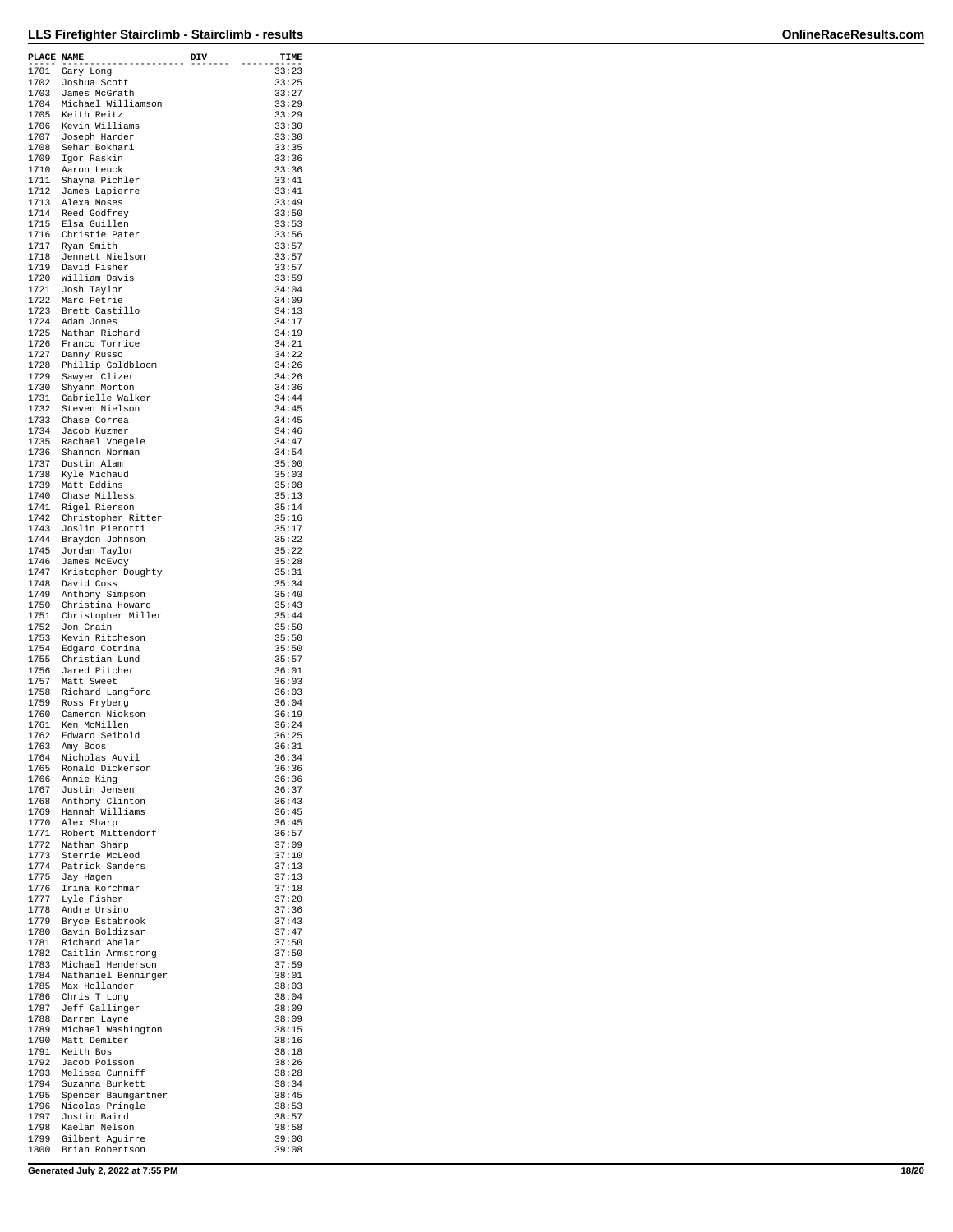| PLACE NAME |                                             | DIV | TIME           |
|------------|---------------------------------------------|-----|----------------|
|            | 1801 Marshall Brookfield                    |     | 39:20          |
|            | 1802 Mark Schmitt                           |     | 39:30          |
|            | 1803 Jed Golder                             |     | 39:34          |
|            |                                             |     | 39:35          |
|            | 1804 Jessica Jiles<br>1805 Eddie Richardson |     | 39:46          |
|            | 1806 Paul Quilici                           |     | 39:50          |
|            | 1807 Brianna Boyer                          |     | 39:51          |
|            | 1808 Jacob Zvirzdys                         |     | 39:56          |
|            | 1809 Andres Avila                           |     | 39:59          |
|            | 1810 Cody Kraski                            |     | 40:01          |
|            | 1811 Chad Christiansen                      |     | 40:10          |
|            | 1812 Dean Walker                            |     | 40:10          |
|            | 1813 Mark Lookerse                          |     | 40:20          |
|            | 1814 Lee Oman                               |     | 40:20          |
|            | 1815 Ben Wolfram                            |     | 40:20          |
|            |                                             |     | 40:26          |
|            | 1816  Kory Larsen<br>1817  Madelynn Nelson  |     | 40:30          |
|            | 1818 Gavin Dolence                          |     | 40:34          |
| 1819       | Jesslyn Blue                                |     | 40:39          |
|            | 1820 Craig McKelvey                         |     | 40:42          |
|            | 1821 Pat McNerthney                         |     | 40:53          |
|            | 1822 Amber Butler                           |     | 40:57          |
|            | 1823 Ryan Hilton                            |     | 41:00          |
|            | 1824 Emily Walston                          |     | 41:10          |
| 1825       | Brandon Furrer                              |     | 41:10          |
|            |                                             |     | 41:10          |
|            | 1826 Kyle Hagge<br>1827 John Simon          |     | 41:26          |
|            | 1828 Thomas Haviland                        |     | 41:28          |
|            | 1829 Craig Barnard                          |     | 41:29          |
|            | 1830 Phil Chase                             |     | 41:35          |
| 1831       | Dewayne Birch                               |     | 41:41          |
|            | 1832 Jacob Schorzman                        |     | 41:47          |
|            | 1833 Joseph Whelan                          |     | 41:48          |
|            | 1834 Lauren Fritts                          |     | 41:54          |
|            |                                             |     | 41:57          |
|            | 1835 Steve Aamodt                           |     |                |
|            | 1836 Sara York                              |     | 41:57          |
| 1837       | Carla Aguirre Fl HMANN                      |     | 42:04          |
|            | 1838 Conner Loop                            |     | 42:08          |
|            | 1839 Clarence Marquez                       |     | 42:19          |
|            | 1840 Douglas Bekenyi                        |     | 42:21          |
|            | 1841 Jadon Flanders                         |     | 42:35          |
|            | 1842 Christopher Bonilla                    |     | 42:37          |
|            | 1843 Sabel Maguire                          |     | 42:43          |
|            | 1844 Juanitta Lang                          |     | 42:53          |
|            | 1845 Katie Scofield                         |     | 43:10          |
|            | 1846 John Brawley<br>1847 Kristina Myers    |     | 43:13          |
|            |                                             |     | 43:40          |
|            | 1848 Bj Lynch                               |     | 44:11          |
|            | 1849 Anthony Carroll                        |     | 44:24          |
| 1850       | Justin Edwards                              |     | 44:29          |
|            | 1851 Jordan Neff                            |     | 45:01          |
|            | 1852 Ben Dicke                              |     | 45:18          |
|            | 1853 Garrick Eyman                          |     | 45:26          |
|            | 1854 Mac McCorison                          |     | 45:29          |
| 1855       | Lorne Cook                                  |     | 45:54          |
| 1856       | Peter Sotello                               |     | 45:56          |
|            | 1857 Charles Mell                           |     | 46:04          |
|            | 1858 Brittany Barrett                       |     | 46:18          |
|            | 1859 Samuel Fowler                          |     | 46:27          |
|            | 1860 Robert Novak                           |     | 46:41          |
| 1861       | Jon Fowler                                  |     | 46:52          |
| 1862       | Emily Parker                                |     | 46:57          |
| 1863       | Rachel Hjelm                                |     | 46:57          |
| 1864       | Ben Johnson                                 |     | 47:00          |
| 1865       | Megan Morgan                                |     | 47:22          |
|            | 1866 Dennis Schoen                          |     | 47:38          |
| 1867       | Jeremy Smith                                |     | 47:46          |
|            | 1868 Dakota Smith                           |     | 47:52          |
|            | 1869 Alexander Conrad                       |     | 47:57          |
|            | 1870 Kent Meeker                            |     | 47:58          |
|            | 1871 Austin Rioux                           |     | 48:03          |
|            | 1872 Matthew Baines                         |     | 48:28          |
|            | 1873 Brandon Meeks                          |     | 48:37          |
|            | 1874 Jennifer Fraga                         |     | 48:44          |
|            | 1875 Jeff Hendrickx                         |     | 49:07          |
|            | 1876 Marcus Turnquist                       |     | 49:17          |
| 1877       | Kyle Eisele                                 |     | 49:23          |
|            | 1878 Rachel Rademacher                      |     | 50:02          |
|            | 1879 Amy Juliano                            |     | 50:04          |
| 1880       | John Warenycia                              |     | 50:09          |
| 1881       | Summer Connelly                             |     | 51:11          |
|            | 1882 Amy Chambers-Farden                    |     | 51:17<br>51:18 |
|            | 1883 Greg Greene                            |     | 51:28          |
| 1885       | 1884 Raela McVey                            |     | 51:34          |
| 1886       | Whitney Glebe                               |     | 51:38          |
|            | Michele Julum<br>1887 Brent Stepman         |     | 51:48          |
|            | 1888 Kenneth Murray                         |     | 52:08          |
|            |                                             |     | 53:05          |
|            | 1889 Aaron Karls<br>1890 Merle Laci         |     | 53:09          |
| 1891       | Ricky Kelly                                 |     | 53:15          |
| 1892       | Britt La Chance                             |     | 53:26          |
|            | 1893 Ramon Coss Y Leon                      |     | 53:55          |
|            | 1894 Britnee Rhodes                         |     | 54:24          |
| 1895       | Clay Farrer                                 |     | 54:52          |
|            | 1896 Linda Jenkins                          |     | 54:54          |
| 1897       | Cam Ternes                                  |     | 55:03          |
| 1898       | Justin Dominguez                            |     | 55:05          |
|            | 1899 Mikhail Vlasenko                       |     | 55:49          |
|            | 1900 James Brown                            |     | 56:12          |

**Generated July 2, 2022 at 7:55 PM 19/20**